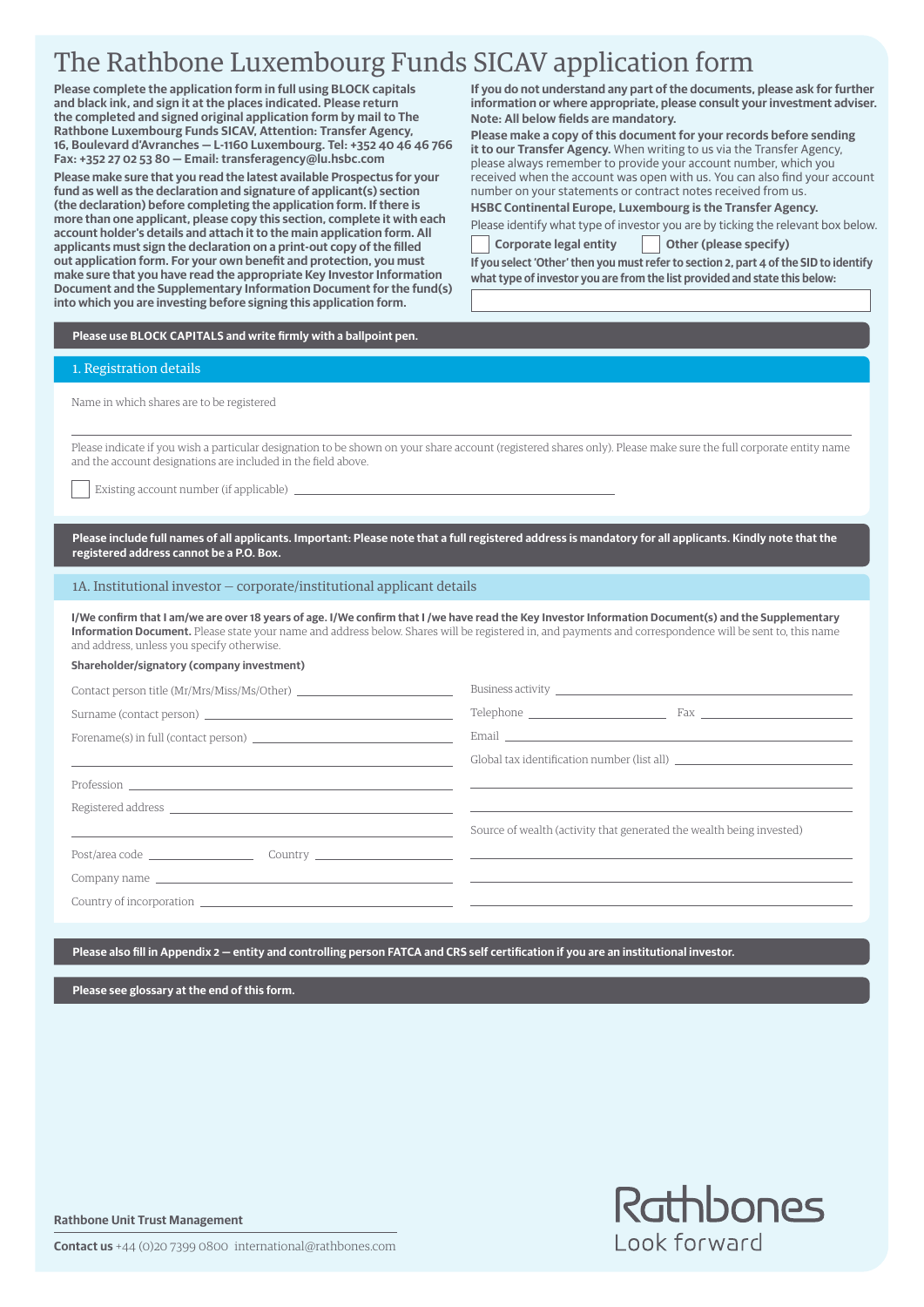| Please leave the table below blank if you are applying to open an account only and not subscribe for shares in the fund at this time. |  |  |
|---------------------------------------------------------------------------------------------------------------------------------------|--|--|
|                                                                                                                                       |  |  |

### **Please refer to the end of the document for a list of available funds/share classes and their ISIN codes.**

### 2. Investment details

Minimum investment may vary according to share class. Please refer to the Prospectus for further details.

I/We wish to subscribe to **the following fund(s):**

| Sub-fund | <b>ISIN</b> number | Investment amount | Investment currency |
|----------|--------------------|-------------------|---------------------|
|          |                    |                   |                     |
|          |                    |                   |                     |
|          |                    |                   |                     |
|          |                    |                   |                     |
|          |                    |                   |                     |
|          |                    |                   |                     |
|          |                    |                   |                     |
|          |                    |                   |                     |
|          |                    |                   |                     |
|          |                    |                   |                     |
|          |                    |                   |                     |
|          |                    |                   |                     |
|          |                    |                   |                     |
|          |                    |                   |                     |
|          |                    |                   |                     |
|          |                    |                   |                     |
|          |                    |                   |                     |
|          |                    |                   |                     |
|          |                    |                   |                     |
|          |                    |                   |                     |
|          |                    |                   |                     |
|          |                    |                   |                     |
|          |                    |                   |                     |
|          |                    |                   |                     |
|          |                    |                   |                     |
| $\sim$   |                    |                   |                     |

### **Important: All subscriptions will be processed at the first available valuation day after the account is opened. This is in line with the terms set out in the Prospectus.**

If the currency of payment is not specified, it will be assumed that payment will be made in the currency in which the sub-fund or the share class is denominated.

If an investment is not made in the same currency as the currency of denomination of the share class applied for, the Transfer Agency will arrange for the necessary foreign exchange to be performed at the expense and risk of the subscriber. Normal banking charges will be included in the foreign exchange rate given.

I/We hereby authorise the Transfer Agency to effect on my/our behalf and at my/our expense any foreign exchange transactions which may be necessary for the investment of my/our application monies.

### Has this application form been completed in connection with a transfer of ownership of existing shares? Yes

I/We agree to accept the same or any smaller number of shares in respect of which this application may be accepted.

### 3. Dealing and cut-off time and settlement instructions

### **The dealing cut-off time is 10.00am CET**

Applications received after the above cut-off times will normally be dealt with on the next following dealing day. Shareholders should allow their transactions to settle first before further switching or redeeming their shares after purchase or subscriptions.

For payments of subscriptions, our bank details are in the table below. Please use the account details which match the currency of the fund(s) in which you are investing.

The subscription monies should be wire transferred to the following bank account according to the subscription currency. Please quote your full name and full address as a reference on the wire transfer. Settlement should be made quoting the applicant's name to the appropriate correspondent bank (see details below).

Please make sure that your name and any references are correctly quoted on all wired transfers, as this will enable the Transfer Agency to match application forms to monies received and will avoid delays or errors in dealing. A currency exchange rate may be applicable depending on sub fund and share class dealing currency. Please refer to the fund(s) Prospectus for further details.

I/We undertake to send the subscription monies in the correct currency to the correct bank detailed in the 'bank details for subscription of shares' section detailed below. Any necessary currency transactions, i.e. foreign exchanges, bank charges, etc will be effected at my/our own costs

| <b>IBAN</b> (international bank account number) | Currency | <b>Account name</b>   | Swift (bank identifier) code |
|-------------------------------------------------|----------|-----------------------|------------------------------|
| LU043740101011427030                            | EUR      | Rathbone subscription | <b>HSBCLULL</b>              |
| LU203740101011427130                            | GBP      | Rathbone subscription | <b>HSBCLULL</b>              |
| LU633740101011427132                            | USD      | Rathbone subscription | <b>HSBCLULL</b>              |
| LU523740101011427136                            | CHF      | Rathbone subscription | <b>HSBCLULL</b>              |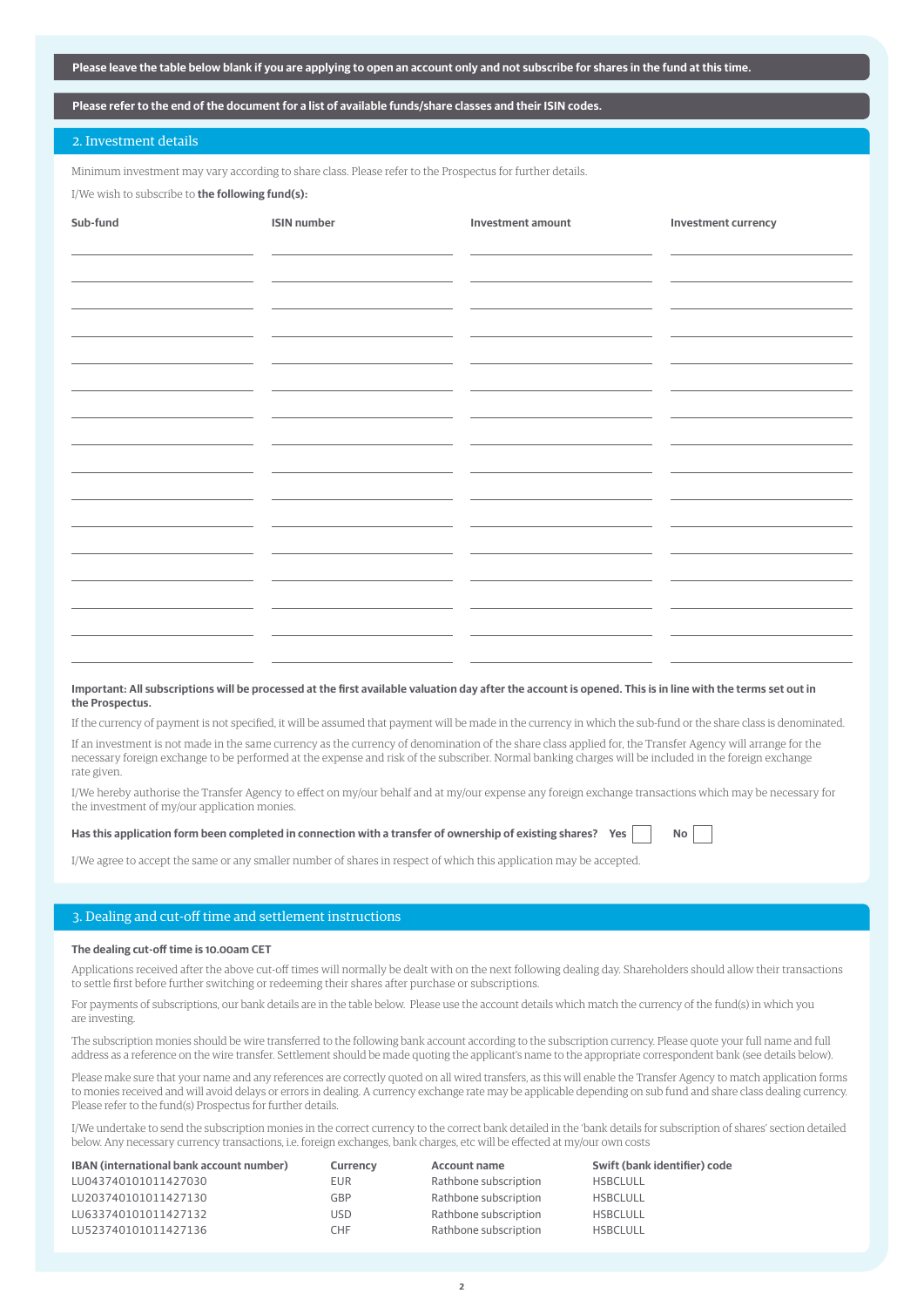**Please provide the following details regarding the remitting bank, i.e. the bank which operates the account to be debited by the subscriber(s) for the buying cost of the shares. The Transfer Agency shall be entitled to contact such bank to obtain information regarding the origin of the money. Please provide below the full details of the bank account from/to which your subscriptions/redemptions and/or dividend distributions, if any, should be received from/sent to. The account holder must be the same as the holder of the shares. Otherwise the order risks being rejected, without any fault or responsibility being attributable to the Transfer Agency.**

| 4. Your bank details                                                                                                                                                                                                                                                                                         |                                                                                                                                                                                                                                                  |
|--------------------------------------------------------------------------------------------------------------------------------------------------------------------------------------------------------------------------------------------------------------------------------------------------------------|--------------------------------------------------------------------------------------------------------------------------------------------------------------------------------------------------------------------------------------------------|
| Please specify currency: EUR<br>GBP<br><b>USD</b>                                                                                                                                                                                                                                                            |                                                                                                                                                                                                                                                  |
| Account holder name                                                                                                                                                                                                                                                                                          |                                                                                                                                                                                                                                                  |
| Bank SWIFT/BIC code                                                                                                                                                                                                                                                                                          | Account name at correspondent bank (if required)                                                                                                                                                                                                 |
| Bank name support that the contract of the contract of the contract of the contract of the contract of the contract of the contract of the contract of the contract of the contract of the contract of the contract of the con                                                                               |                                                                                                                                                                                                                                                  |
| Bank address and the contract of the contract of the contract of the contract of the contract of the contract of the contract of the contract of the contract of the contract of the contract of the contract of the contract                                                                                | Account number at correspondent bank (if required)                                                                                                                                                                                               |
|                                                                                                                                                                                                                                                                                                              |                                                                                                                                                                                                                                                  |
| Postcode and the state of the state of the state of the state of the state of the state of the state of the state of the state of the state of the state of the state of the state of the state of the state of the state of th                                                                              |                                                                                                                                                                                                                                                  |
| Correspondent bank (if required) example and the correspondent bank (if required)                                                                                                                                                                                                                            | Sort code (UK only) $\left  \begin{array}{c} \end{array} \right $                                                                                                                                                                                |
| Important notice: Due to international banking laws, your bank is required<br>to send a SWIFT MT 103 message and complete field 50 ('ordering customer')<br>and field 52D ('beneficiary') on subscription wires. Subscription monies must<br>come from an account in the name of the registered shareholder. | A SWIFT code is the standard format of bank identifier code (BIC) and is<br>a unique identification code for a particular bank. These codes are used<br>when transferring money between banks, particularly for international<br>wire transfers. |
| Please note that failure to fill in the information regarding the remitting bank<br>and, when necessary, to provide the required documents, may mean the<br>Transfer Agent will refuse the subscription.                                                                                                     | Banks also use the codes for exchanging other messages between them.<br>In the case of distribution shares being held, please complete the mandate<br>details below. Dividends will be automatically reinvested in the purchase of               |
| For payments in the EU, the International bank account number (IBAN)<br>and the bank identifier codes are required. Banks presented with payments                                                                                                                                                            | further shares unless you indicate otherwise.<br>I/We hereby authorise you to credit the proceeds of any redemptions to the                                                                                                                      |
| with missing information are entitled to either return the payment to the                                                                                                                                                                                                                                    | above account unless advised otherwise.                                                                                                                                                                                                          |
| originator and/or impose an additional processing fee.<br>This requirement is stated by Regulation (EC) No 924/2009 as may be                                                                                                                                                                                | I/We hereby authorise you to send at my/our risk the balance for any<br>application monies returnable to the first named applicant below.                                                                                                        |
| amended, modified, supplemented from time to time, requiring the use of<br>IBAN and BIC codes for all intra-European Union/European Economic Area                                                                                                                                                            | Payments must be made by electronic transfer.                                                                                                                                                                                                    |

### 5. Dividend policy

Dividends will be paid directly to your bank account as above. The account holder must be the same as the holder of the shares.

**Do you wish to reinvest your dividend? Yes No**

only be used for accounts not domiciled in the EU/EEA.

euro cross-border commercial payments. Non IBAN account numbers can

**Important: The selected dividend option automatically applies to all subsequent investments unless clearly stated otherwise on the relevant investment instructions.**

### 6. Receipt of orders placed by fax

- 1. I/We hereby authorise the Transfer Agency to act on instruction received by fax.
- 2. Instructions to the Transfer Agency in relation to the dealing in the shares of the fund in particular to those relating to the purchase, the exchange and the sale of the shares and the transfer of the shares to another subscriber — may be given either in written form or fax.
- 3. I/We hereby expressly request that, in addition to orders placed by me/us in written form, those orders which I/we or my/our representative appointed in writing, have given by fax to the Transfer Agency also be executed.
- 4. I/We expressly agree that the Transfer Agency may, in the event of a dispute before a court in Luxembourg or a foreign court, prove at any time the receipt of instructions given by fax and the method of execution of the said orders — irrespective of the civil or commercial nature of such instructions — by testimonies, notes taken by its employees, tape recordings or presentation of faxes, related thereto or other documents or vouchers deemed appropriate.
- 5. In the case of instructions given in accordance with the aforementioned procedure, it is noted that the Transfer Agency is not in a position to verify the original instructions. Furthermore, it may prove difficult or impossible to detect forgery.
- 6. Nonetheless, I/we prefer this method of communication for reasons of simplicity and/or confidentiality.
- 7. I/We hereby agree to be bound by all future declarations via instructions issued by fax, provided that the respective fax received by the Transfer Agent indicates me/us or my/our authorised representative.
- 8. Furthermore, I/we hereby indemnify Rathbone Luxembourg Funds SICAV acting as the management company, the Transfer Agent, the fund(s) and the SICAV against all damages and prejudice incurred or suffered in connection with any forgery and transmission errors.
- 9. The Transfer Agency may not be made liable regarding instructions given by non-authorised persons of which the Transfer Agent could reasonably believe that they were validly representing the applicant.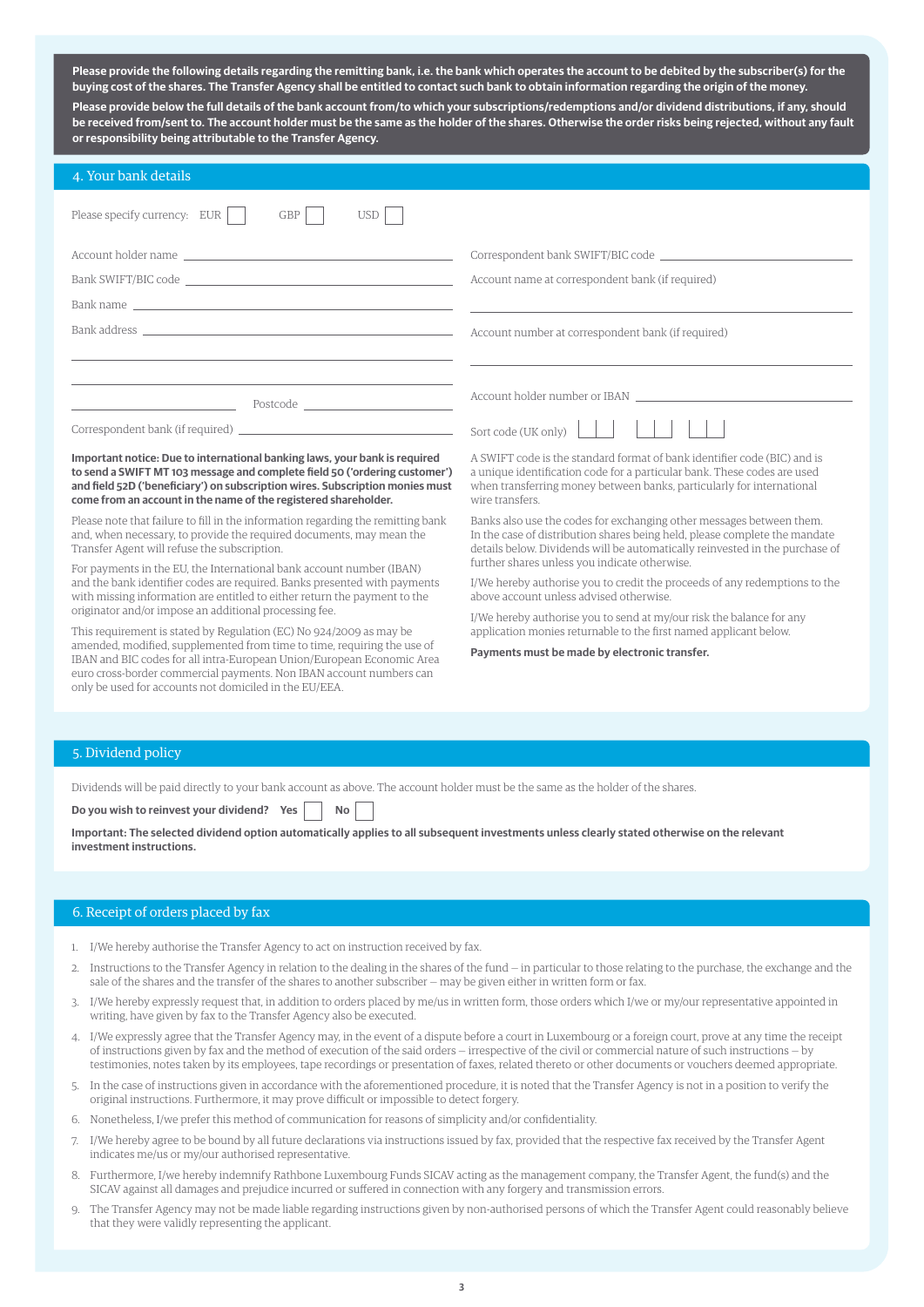### 7. Data protection

- 1. Applicants are informed that, as a matter of general practice, telephone conversations and instructions may be recorded to keep a proof of a transaction or related communication. Such recordings will benefit from the same protection under Luxembourg law as the information contained in this application form and shall not be released to third parties, except in cases where the fund(s) and the Transfer Agency are legally or regulatory compelled or entitled to do so.
- 2. The information contained in this application form, together with any information that is provided in connection with your account such as information entered in the register of shareholders of [the fund], including, but not limited to, personal data and for the avoidance of doubt any information relating to the foregoing that you have already provided/or will provide to us as a shareholder of [the fund] (the "Information"), shall be stored in electronic form and may be processed by [the fund] and [the management company] as management company acting as data controllers and their service providers acting as data processors, mainly the Investment Manager and Sub-Investment Manager (as defined in the Prospectus), the Global Distributor and sub-distributors (as defined in the Prospectus as the case may be) and HBFR LU as well as the affiliates or delegate(s) of the above entities including, but not limited to, HSBC Group Shared Services Offices which are subsidiaries or members of the HSBC Group including, but not limited to, entities situated in countries outside the European Economic Area which may not offer the same level of data protection, such as Malaysia, Hong Kong, China, India, Sri Lanka, the United States of America, acting as data processors (all the above entities together the "Recipients").

 By subscribing and/or holding shares of [the fund], I/We hereby consent to the processing of the Information as set out above and the disclosure and transfer of the Information by the Recipients to other Recipients which may include entities situated in countries outside the European Union which may not offer the same level of protection of personal data as Luxembourg data protection law, notably Malaysia, Hong Kong, China, India, Sri Lanka and the United States of America. A complete list of the Information, the Recipients and their locations, as well as of the relevant categories of personal data, that may be disclosed, transferred and otherwise processed may be obtained by contacting the Transfer Agent, HSBC Continental Europe, Luxembourg Branch, 16, boulevard d'Avranches, L-1160, Luxembourg, and/or by visiting https://www.hsbc.lu/en-gb/global-banking-markets which is updated on a regular basis.

- 3. Personal data is processed in compliance with data protection law applicable in Luxembourg (including, but not limited to, the Luxembourg Law of 2 August 2002 on the protection of persons with regard to the processing of personal data, as amended from time to time). Should your personal data be sent to or stored within entities located outside of the European Economic Area, the fund(s) and Rathbone Luxembourg Funds SICAV and/or the the Transfer Agency ensure that they have implemented the level of protection of your personal data is similar to the data protection level provided in the European Economic Area.
- 4. The Information will be processed, used or disclosed for the purposes of carrying out the services to be provided by the recipients, such as use of the sophisticated IT systems and data centres of Rathbone Luxembourg Funds SICAV and the Transfer Agency, account reconciliation operations, processing of payment and transfers, processing of account opening, customer support, accounting and risk management, statistical analysis, marketing and other related activities and to comply with legal and regulatory obligations including (but not limited to) legal obligations under applicable company law and anti-money laundering legislation, sanction list monitoring, and tax law. The information may be used in connection with investments in other investment fund(s) managed, administered or advised by the recipients.
- The Information may be disclosed to third parties where necessary for legitimate business interests and/or legal/regulatory obligations. This may include disclosure in particular to auditors, regulators or tax authorities.
- 6. I/We acknowledge and agree that the recipients may, as necessary, or appropriate, transfer and disclose the Information for compliance with their respective tax obligations arising from any applicable local law, bilateral or multilateral treaty, foreign statute, regulation or directive from a governing body that is enforceable towards that Recipient, or any agreement with a tax authority pursuant to the foregoing, for the purpose of the provision of information pertaining notably to investors and/or the deduction and withholding of tax law (such as, but not limited to, FATCA or similar laws and regulations on the level of the European Union or the Organisation for Economic Co-operation and Development) to tax authorities or other applicable regulatory bodies situated in countries inside but also outside the European Economic Area.
- 7. The information shall not be held for longer than necessary with regard to the purpose of the data processing or as required by law.
- 8. By subscribing and/or holding shares of the funds, I/We hereby consent to the processing of the Information and the disclosure and transfer of the information by the recipients or third parties which may include entities situated in countries outside the European Union which may not offer the same level of protection of personal data as Luxembourg data protection law, notably in Malaysia, Hong Kong, China, India, Sri Lanka and in the US. A complete list of the Information, the Recipients or third parties and their locations, as well as of the relevant categories of personal data that may be disclosed, transferred and otherwise processed may be obtained by contacting, The Transfer Agent, The Rathbone Luxembourg Funds SICAV, 16, boulevard d'Avranches, L-1160, Luxembourg.
- 9. I/We acknowledge and agree that the disclosure and transfer of Information to recipients and their agents may include personal data of my/our representatives and/or authorised signatories and/or beneficial owners and that I/we therefore need to secure their consent to the aforementioned processing including disclosure and transfer of their personal data to the recipients or third parties which may include entities situated in countries outside the European Economic Area which may not offer the same level of confidentiality and protection of personal data as Luxembourg law (such as, but not limited to, Malaysia, Hong Kong, China, India, Sri Lanka and in the US).
- 10. I/We acknowledge that I/we may request access to, rectification of, or deletion of any of my/our Information provided to any of the recipient or third parties, or stored by any of the Recipients or third parties in accordance with applicable data protection legislation by contacting The Transfer Agent, The Rathbone Luxembourg Funds SICAV, 16, boulevard d'Avranches, L-1160, Luxembourg. Furthermore, I/we hereby recognise that it is incumbent on me/us to inform my/our employees and/or personnel about the disclosure and transfer of their information and the existence of their corresponding rights of access, rectification and deletion.
- 11. I/We acknowledge that where I/we fail to provide the Information requested by the recipients our application may not be accepted or my/our ownership of shares may be prevented or restricted as further detailed in the relevant sections of the fund Prospectus.
- 12. I/We hereby expressly recognise that the recipients will accept no liability with respect to any unauthorised third party receiving knowledge of, or having access to the information, except in the case of proven gross negligence or wilful misconduct by the recipients or any of their agents.
- 13. Where relevant, FundRock's privacy notice for clients, together with our relevant terms of business, sets out how your personal data (as further detailed in the privacy notice) shall be processed by FundRock. A copy of the privacy notice is available on request or at fundrock.com/privacy-policy/.

 From time to time Rathbone Luxembourg Funds SICAV may wish to communicate with you with information on other products and services offered by the Rathbone group. However, you should note that where you have applied for a Rathbones fund through an adviser, we may disclose information concerning your investments in these products to that adviser.

If you do not wish to be contacted by Rathbone companies, please advise us in writing at the following address:

Data Protection Officer, Rathbone Luxembourg Funds SICAV, 16, Boulevard d'Avranches, L-1160 Luxembourg.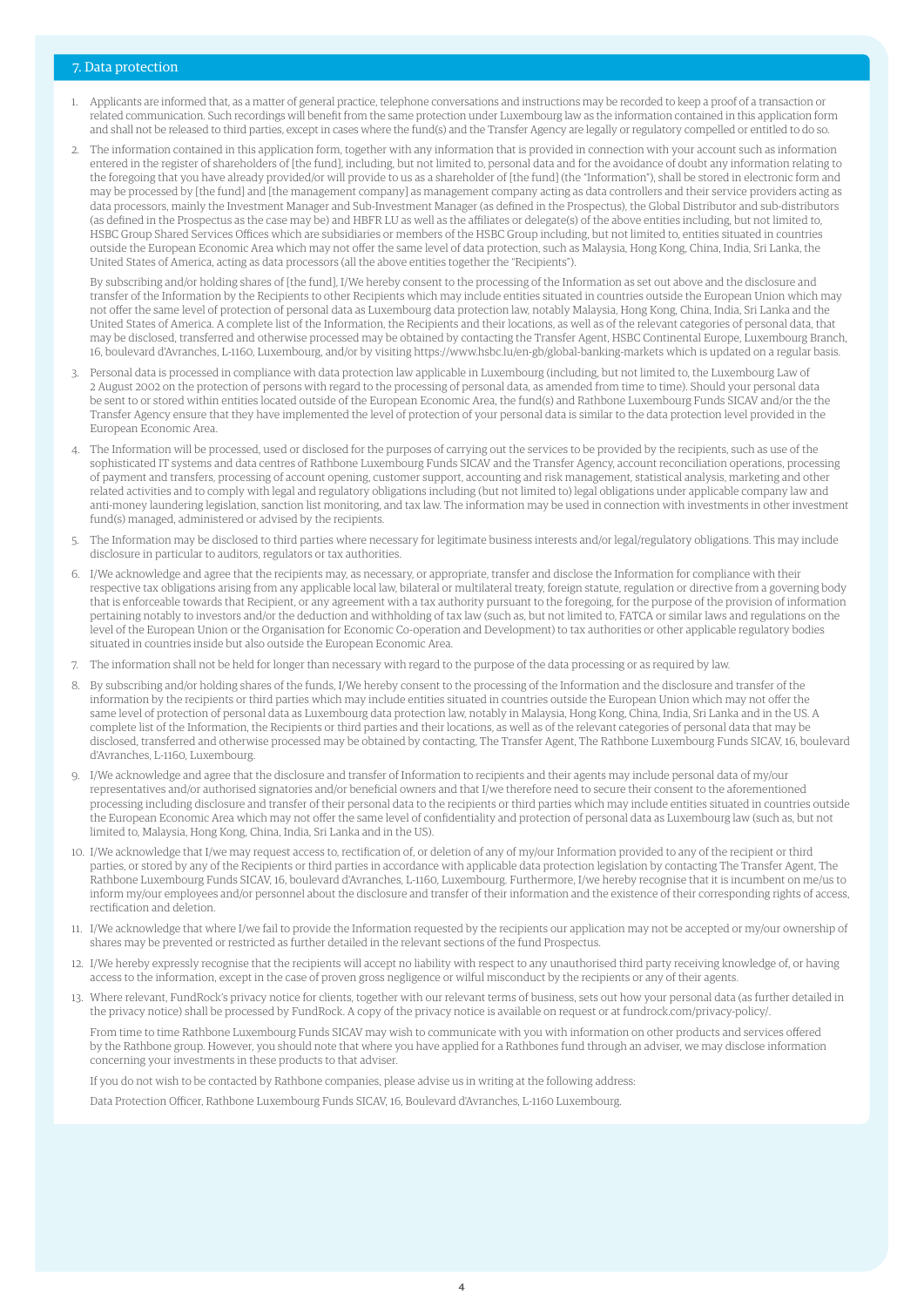### 8. Declaration and signature of applicant(s)

- 1. In signing this application form, please ensure you are able to make the following declarations. If you are in any doubt, please contact our information line on +44 (0)20 7399 0800.
- 2. I/We acknowledge that, I/we have filled in and subscribed for shares in the fund(s) The subscription is made in full agreement and accordance with the fund Prospectus, and all declarations included in this application form.
- 3. I/We confirm that I/We have received and read a copy of the most recently issued Prospectus and the most recently Key Investor Information Document(s) (KIID), and any other documents required under any applicable laws or regulations. Documentation is available on the fund website at rathbonefunds.com — this application and any subsequent subscriptions are based solely on, and subject to, these documents, the articles of incorporation of the fund(s) and this application form. I/We undertake to invest in accordance with, and subject to, the terms of these documents.
- 4. I/We declare that I/we are willing to accept the relevant key investor information document (KIID) and the Prospectus in electronic format, by email or by consulting the fund website at rathbonefunds.com — this application and any subsequent subscriptions are based solely on, and subject to, these documents, the articles of incorporation. Please send the fund(s) KIID, the Prospectus or any other relevant or required information to the following email address:
- 5. I/We confirm that I/we have reached the age of majority under the laws of my/our country of nationality or domicile and that I/we have full power and capacity to subscribe to the fund(s) and to enter into any subsequent transactions.
- 6. I/We acknowledge that where timely settlement for a subscription of shares is not made in accordance with the Prospectus, the fund(s) may either cancel the allotment of shares and return any subscription monies to me/us without interest; or deem the late settlement to be an application for shares on the next dealing day following such late settlement. The fund(s) may also redeem all or part of my/our holding to meet the costs to the fund(s) of late or non-payment.
- 7. I/We understand that this application and any subsequent transactions are irrevocable and legally binding.
- 8. I/We undertake to submit applications for subscription in accordance with the cut-off time set out in the Prospectus.
- 9. I/We acknowledge that any applications received after the cut-off on any dealing day (as defined in the Prospectus) will be processed on the next dealing day.
- 10. I/we hereby confirm that I/we would immediately inform if there is any change of data (directorship, shareholding, ownership, purpose etc.) to the entity/structure.
- 11. I/We undertake not to engage in activities which may adversely affect the interests of the shareholders of the fund(s).
- 12. I/We acknowledge that if the directors of the fund(s) determine or suspect that I/we have engaged in such activities, they may suspend, cancel, reject, or otherwise deal with my/our subscription application and take any action or measures as appropriate or necessary to protect the fund(s) and its/ their shareholders.
- 13. I/We confirm that I/we are not prohibited by any applicable laws or regulations to subscribe to shares in the fund(s) and are not US persons (as defined in the prospectus) nor are holding nor will hold the shares on behalf of a US person (as defined in the Prospectus).
- 14. I/We declare that all the information provided in this subscription form, and the statements made in it, are correct; and understand they are continuous, and shall apply to any subsequent transactions. I/We shall notify (as defined in the Prospectus) promptly in writing of any changes.
- 15. I/We acknowledge that I/we will be required to provide identity evidence required by, and in accordance with, applicable Luxembourg laws and regulations relating to anti-money laundering checks. This subscription, and any future transactions, shall not be processed until such documentation is received.
- 16. I/We understand that, as permitted in the Prospectus, we reserve the right to reject in whole, or in part, or defer any transaction. Monies received by (as defined in the Prospectus) for a rejected subscription will be returned without interest and at my/our risk.
- 17. I/We understand that I/we will immediately notify the Transfer Agency if any of the declarations contained in the application or the terms and conditions are no longer accurate.
- 18. I/We understand that this subscription and any subsequent transactions are governed by and construed in accordance with the laws of Luxembourg.
- 19. I/We confirm that we have read and understand the terms and conditions of this application form.
- 20. I/We confirm that we have specially read and understand the data protection section of this application form and agree to the treatment of Information specified therein.
- 21. I acknowledge that the information contained in this application form and to be filled in for compliance with FATCA and CRS may be reported to the Luxembourg tax authorities and exchanged with tax authorities of another country or countries pursuant to intergovernmental agreements to exchange financial account information or any other piece of legislation which is applicable in that respect.
- 22. I certify that where I have provided information in this application form for compliance with FATCA and CRS regarding any other person (such as a controlling person to which this form relates) that I will, within 30 days of signing this form, notify those persons that I have provided such information to and the Transfer Agency and that such information may be provided the Luxembourg tax authorities and exchanged with tax authorities of another country or countries pursuant to intergovernmental agreements to exchange financial account information or any other piece of legislation which is applicable in that respect.
- 23. I declare that all statements made for compliance with FATCA and CRS in this declaration are, to the best of my knowledge and belief, correct and complete.
- 24. I undertake to advise Rathbone Luxembourg Funds SICAV and the Transfer Agency within 30 days of any change in circumstances which affects the tax residency status of the applicant or causes the information contained herein to become incorrect (including any changes to the information on controlling persons), and to provide Rathbone Luxembourg Funds SICAV and the Transfer Agency a suitably updated self-certification and declaration within 90 days of such change in circumstances.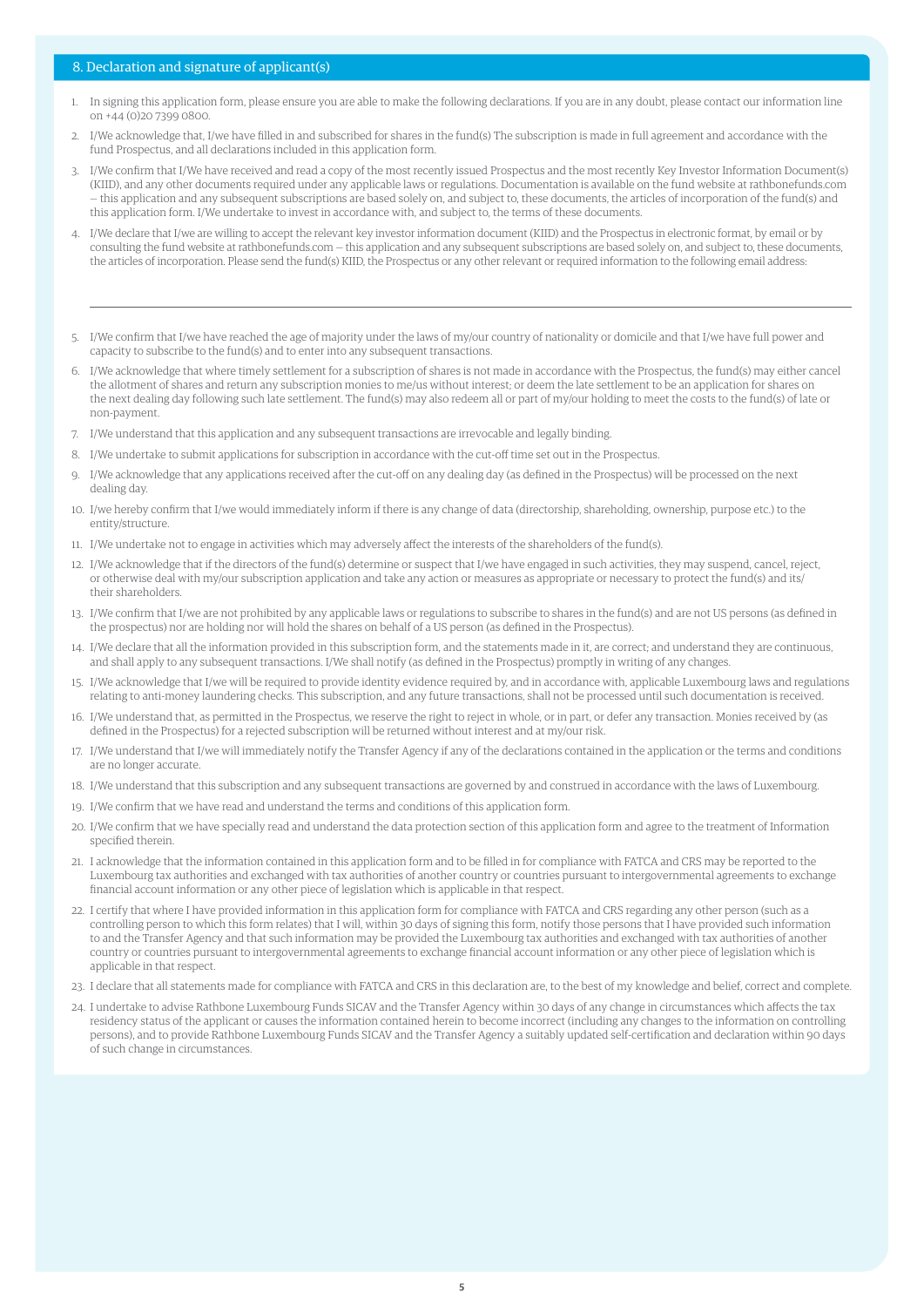| 8. Declaration and signature of applicant(s) (continued)                                                                                                                          |
|-----------------------------------------------------------------------------------------------------------------------------------------------------------------------------------|
| 25. I/We confirm and certify that:<br>I am/We are the beneficial owner(s) of the shares subscribed to; OR<br>I am/We are not the beneficial owner(s) of the shares subscribed to. |
| The beneficial owner(s) of the shares subscribed for is/are:                                                                                                                      |

Kindly note that as the investment is being made on behalf of another investor, the relevant due diligence will have to be provided according to the legal nature of the investor.

We are not the beneficial owner(s) of the shares subscribed for within the scope of our regulated activity as a fully licensed credit institution or financial professional regulated in a country that is included in the Transfer Agency approved list of countries imposing requirements equivalent to Luxembourg (the list can be provided by the Transfer Agency upon demand). As a result of the application of the due diligence rules, we have documented the identity of underlying beneficiaries in accordance with all applicable Luxembourg laws and circulars regarding the prevention of money laundering, and in particular with the Luxembourg law dated 12 November 2004 against money laundering and terrorism financing, and in accordance with FATF 40 Recommendations and FATF 9 Special Recommendations on the prevention of terrorism financing

- I/We understand that I/we shall be solely responsible for complying with all relevant legal, tax and regulations in force in my/our country of citizenship, residence or domicile.
- I/We understand that I/we will immediately notify the Transfer Agency if any of the declarations contained in the application or the terms and conditions are no longer accurate.
- I/We understand that this subscription and any subsequent transactions are governed by and construed in accordance with the laws of Luxembourg.

I/We acknowledge that where timely settlement for a subscription of shares is not made in accordance with the Prospectus, Rathbone Luxembourg Funds SICAV may either cancel the allotment of shares and return any subscription monies to me/us without interest; or deem the late settlement to be an application for shares on the next dealing day following such late settlement. Rathbone Luxembourg Funds SICAV may also redeem all or part of my/our holding to meet the costs to the fund(s) of late or non-payment.

### **I/We acknowledge that, I/we have duly filled in this form and subscribed to shares in the fund(s). The subscription is made in full agreement and accordance with the fund(s) Prospectus, receipt of orders placed by fax, and 'declaration and signature of applicant(s)'.**

| Please print full name | Please print full name |
|------------------------|------------------------|
| Signature              | Signature              |
| Date                   | Date                   |

**All joint applicants must sign the application form. This subscription form and subsequent instructions may be signed by someone else on your behalf and/or on behalf of any joint applicant(s) if duly authorised to do so, but the power(s) of attorney or other written authority must be submitted for inspection by the Transfer Agency), please fill in the below details in that respect.**

| <b>Agent details</b>                                                                                                                                                                                                           |                                                                                                                                                                                                                                                                                                                                                                                                                                                                                                                                                                                                                                                                         |
|--------------------------------------------------------------------------------------------------------------------------------------------------------------------------------------------------------------------------------|-------------------------------------------------------------------------------------------------------------------------------------------------------------------------------------------------------------------------------------------------------------------------------------------------------------------------------------------------------------------------------------------------------------------------------------------------------------------------------------------------------------------------------------------------------------------------------------------------------------------------------------------------------------------------|
| Company name that the company name that the company name of the company name of the company of the company of the company of the company of the company of the company of the company of the company of the company of the com | Telephone ________________________<br>$\text{Fax} \textcolor{red}{\overbrace{\text{max}}}\textcolor{red}{\overbrace{\text{max}}}\textcolor{red}{\overbrace{\text{max}}}\textcolor{red}{\overbrace{\text{max}}}\textcolor{red}{\overbrace{\text{max}}}\textcolor{red}{\overbrace{\text{max}}}\textcolor{red}{\overbrace{\text{max}}}\textcolor{red}{\overbrace{\text{max}}}\textcolor{red}{\overbrace{\text{max}}}\textcolor{red}{\overbrace{\text{max}}}\textcolor{red}{\overbrace{\text{max}}}\textcolor{red}{\overbrace{\text{max}}}\textcolor{red}{\overbrace{\text{max}}}\textcolor{red}{\overbrace{\text{max}}}\textcolor{red}{\overbrace{\text{max}}}\textcolor{$ |
|                                                                                                                                                                                                                                | Email <u>and the community of the community of the community of the community of the community of the community of the community of the community of the community of the community of the community of the community of the com</u>                                                                                                                                                                                                                                                                                                                                                                                                                                    |
| Address and the contract of the contract of the contract of the contract of the contract of the contract of the contract of the contract of the contract of the contract of the contract of the contract of the contract of th | Regulatory registration number <b>example 2014</b> and 2014 and 2014 and 2014 and 2014 and 2014 and 2014 and 2014 and 2014 and 2014 and 2014 and 2014 and 2014 and 2014 and 2014 and 2014 and 2014 and 2014 and 2014 and 2014 and 2                                                                                                                                                                                                                                                                                                                                                                                                                                     |
|                                                                                                                                                                                                                                | Name of regulator <u>example and the set of the set of the set of the set of the set of the set of the set of the set of the set of the set of the set of the set of the set of the set of the set of the set of the set of the </u>                                                                                                                                                                                                                                                                                                                                                                                                                                    |
| Post/area code and the state of the state of the state of the state of the state of the state of the state of the state of the state of the state of the state of the state of the state of the state of the state of the stat |                                                                                                                                                                                                                                                                                                                                                                                                                                                                                                                                                                                                                                                                         |
|                                                                                                                                                                                                                                |                                                                                                                                                                                                                                                                                                                                                                                                                                                                                                                                                                                                                                                                         |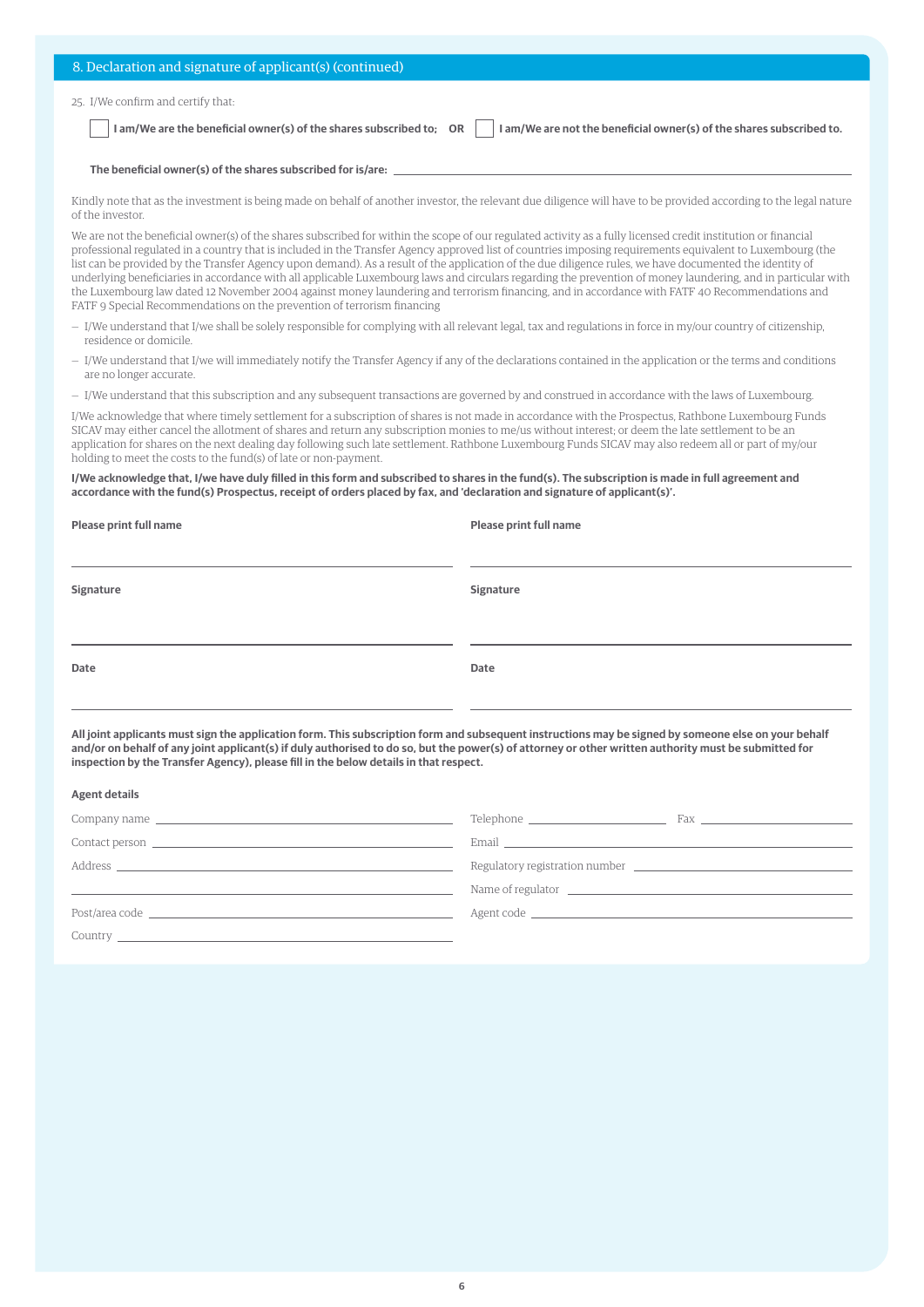### Important information — United States (US persons)

The shares have not been and will not be offered for sale or sold in the US, its territories or possessions and all areas subject to its jurisdiction, or to US persons, except in a transaction which does not violate the securities laws of the US. US persons but non-residents of the US, may have access to the shares via non-US products or structures. The Articles of Incorporation permit certain restrictions on the sale and transfer of Shares to restricted persons and the board of directors has decided that US persons shall be restricted persons and are defined as follows:

The term 'US person' shall mean a natural person, citizen or resident of the US, a partnership organised or existing under the laws of any state, territory or possession of the US, or a corporation organised under the laws of the US or of any state, territory or possession thereof, or any estate or trust, other than an estate or trust the income of which from sources outside the US is not includable in gross income for purpose of computing US income tax payable by it. If a shareholder subsequently becomes a 'US person' and such fact comes to the attention of Rathbone Luxembourg Funds SICAV, shares owned by that person may be compulsorily repurchased by the fund(s).

For the purposes of this restriction, a US person shall also be considered as an entity organised principally for passive investment (such as a commodity pool, investment company, or other similar entity, other than an employee benefit plan or a pension plan for the employees, officers, or principals of an entity organised and with its principal place of business outside the US and which is established and administered in accordance with the laws of a country other than the US and customary practices and documentation of such country) in which US persons hold units of participation, or which has as a principal purpose the facilitating of investment by US persons in a sub-fund; or a partnership, corporation, or other entity created, organised, or incorporated under the laws of a country other than the US, not having its principal place of business in the US, and formed by a US person principally for the purpose of facilitating investment in securities not registered under the US Securities Act of 1933 as amended; or an estate or trust of which any executor, administrator, or trustee is a US person; or an agency or branch of a non-US entity located in the US; a non-discretionary account or similar account (other than an estate or trust) held by a dealer or other fiduciary for the benefit or account of a US person; or a discretionary account or similar account (other than an estate or trust) held by a dealer or other fiduciary organised, incorporated, or (if a natural person) resident in the US. Any shareholders or beneficial owner of shares identified as US persons under the above definition will be prevented from switching between sub-funds/share classes within a sub-fund and making additional investments. Any switch shall be treated as redemption followed by a subscription. The subscription shall be refused. Appropriate information shall be provided the relevant person.

The distribution of the Prospectus and the offering of the shares may be restricted in certain jurisdictions. It is the responsibility of any persons in possession of the Prospectus and any persons wishing to apply for shares to inform themselves of, and to observe, all applicable laws and regulations of any relevant jurisdictions. Prospective applicants for shares should inform themselves as to legal requirements so applying and any applicable exchange control regulations and taxes in the countries of their respective citizenship, residence or domicile.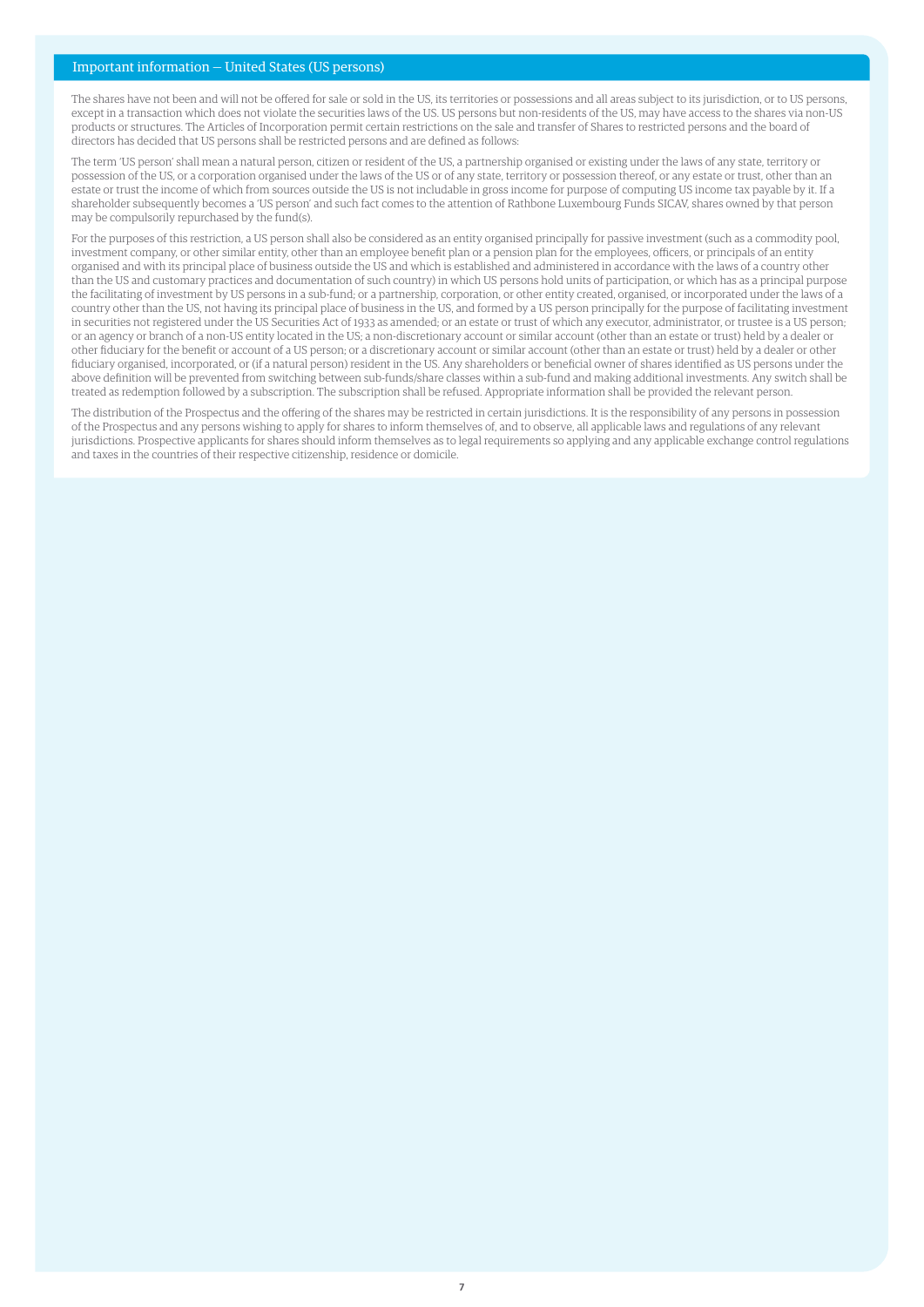### Appendix 1. Investor due diligence requirements

Pursuant to applicable Luxembourg laws and regulations, obligations have been outlined to prevent the use of undertakings for collective investment such as the fund for money laundering or terrorism financing purposes. As a result of such provisions, the Transfer Agency must document the identity of the investor and that of the ultimate beneficiary of the subscription.

The ultimate beneficiary is the natural person(s) who ultimately owns or controls the shares and/or on whose behalf a transaction or activity is being conducted. The beneficial owner shall at least include:

- (a) for corporate entities the individual(s) who ultimately own(s) or control(s) more than 25% of the shares of the entity, or who otherwise exercise(s) control over the management of the entity;
- (b) in the case of legal entities such as foundations, and legal arrangements such as trusts, individual future beneficiaries (if already determined) or the class of persons in whose main interest the entity or arrangement is set up or operates; or the natural person(s) exercising ultimate control over the trust by means of direct or indirect ownership or by other means.

In case of an incomplete application form, the Registrar and Transfer Agent has the right to refuse to accept the application for subscription. The Transfer Agent may also ask for additional proof of identification where deemed necessary, e.g. utility bill, to prove address.

Therefore, subscriptions will only be accepted by Rathbone Luxembourg Funds SICAV upon completion of identification requirements to the satisfaction of the Registrar and Transfer Agent.

*The list of requirements below only represents a reference guide on investor due diligence requirements and cannot be deemed as exhaustive, due to the variety of different entities and geographical/legislative contexts the Transfer Agent might be confronted with while performing its function of Transfer Agent/Registrar. The Transfer Agent reserves the right to apply enhanced or reduced due diligence in specific circumstances, and to leverage KYC requirements according to the nature of the activity performed by the investor, and/or to the jurisdiction of reference.*

### **I. STANDARD DUE DILIGENCE**

### **Please find below a list of the minimum requirements for some of the most common types of investors:**

### **1. Companies:**

- A) Bank and other financial institutions (if not eligible for reduced due diligence)
- 1. Certified true copy of license from the competent supervisory authority (or independently obtained evidence of regulation via webpage of the supervisory authority).
- 2. An original or certified copy of the list of the authorised signatories operating the account (e.g. the individuals signing the application form and sending any subsequent instruction).
- 3. Latest available audited financial report or audit engagement letter.
- 4. Certified true copy of a valid, official and legible identity document (such as passport, identity card, driver's licence) bearing photo, name, nationality, date and town/city/country of birth, signature and expiration date for the individuals operating the account. If any of the required information (such as nationality, town/city/country of birth or specimen signature) is not available on the identification document, they will need to be indicated by the individual on the certified true copy.
- 5. Certified true copy/original of the shareholders register detailing names, date and town/city/country of birth (if applicable), residence and percentage held. As an alternative, a certified true copy register showing the shareholders owning 25% or more.
- 6. Certified true copy of identification documents of the shareholders owning 25% or more of the capital of the company.

### B) Unlisted companies

- 1. An original or certified copy of the list of the authorised signatories operating the account (e.g. the individuals signing the application form and sending any subsequent instruction).
- 2. Certified true copy of a valid, official and legible identity document (such as passport, identity card, driver's licence) bearing photo, name, nationality, date and town/city/country of birth, signature and expiration date for the individuals operating the account. If any of the required information (such as nationality, town/city/country of birth or specimen signature) is not available on the identification document, it will need to be indicated by the individual on the certified true copy.
- 3. Certified true copy/original of the list of directors (Certificate of Incumbency available in certain countries only).
- 4. Certified true copy of certificate of incorporation or comparable statement from the relevant Registrar of Companies or Certificate of Good.
- 5. Standing available in certain countries only.
- 6. Certified true copy of articles of association/incorporation and/or bye-laws.
- 7. Latest available audited financial report or audit engagement letter.
- 8. Certified true copy/original of the shareholders register showing their names, date and town/city/country of birth (if applicable), residence and percentage held. As an alternative a certified true copy register showing the shareholders owning 25% or more.
- 9. Certified true copy of identification documents of the shareholders owning 25% or more of the capital of the company (if any)
- 10. Original or certified true copy of the group chart where necessary to understand the link to the ultimate beneficial owner of the capital of the company and to ensure appropriate identification.

### **2. Other vehicles:**

### A) General partnerships

- 1. An original or certified copy of the list of the authorised signatories operating the account (e.g. the individuals signing the application form and sending any subsequent instruction).
- 2. Certified true copy of the founding partnership agreement.
- 3. Certified true copy/original of the list of directors/partners.
- 4. Certified true copy of certificate of incorporation or comparable statement from the relevant Registrar of Companies.
- 5. Latest available audited financial report or audit engagement letter.
- 6. Certified true copy of a valid, official and legible identity document (such as passport, identity card, driver's licence) bearing photo, name, nationality, date and town/city/country of birth, signature and expiration date for the individuals operating the account.
- 7. Certified true copy/original of the shareholders register showing names, date and town/city/country of birth (if applicable), residence and percentage held.
- 8. Certified true copy of identification documents of the shareholders owning 25% or more of the capital of the company.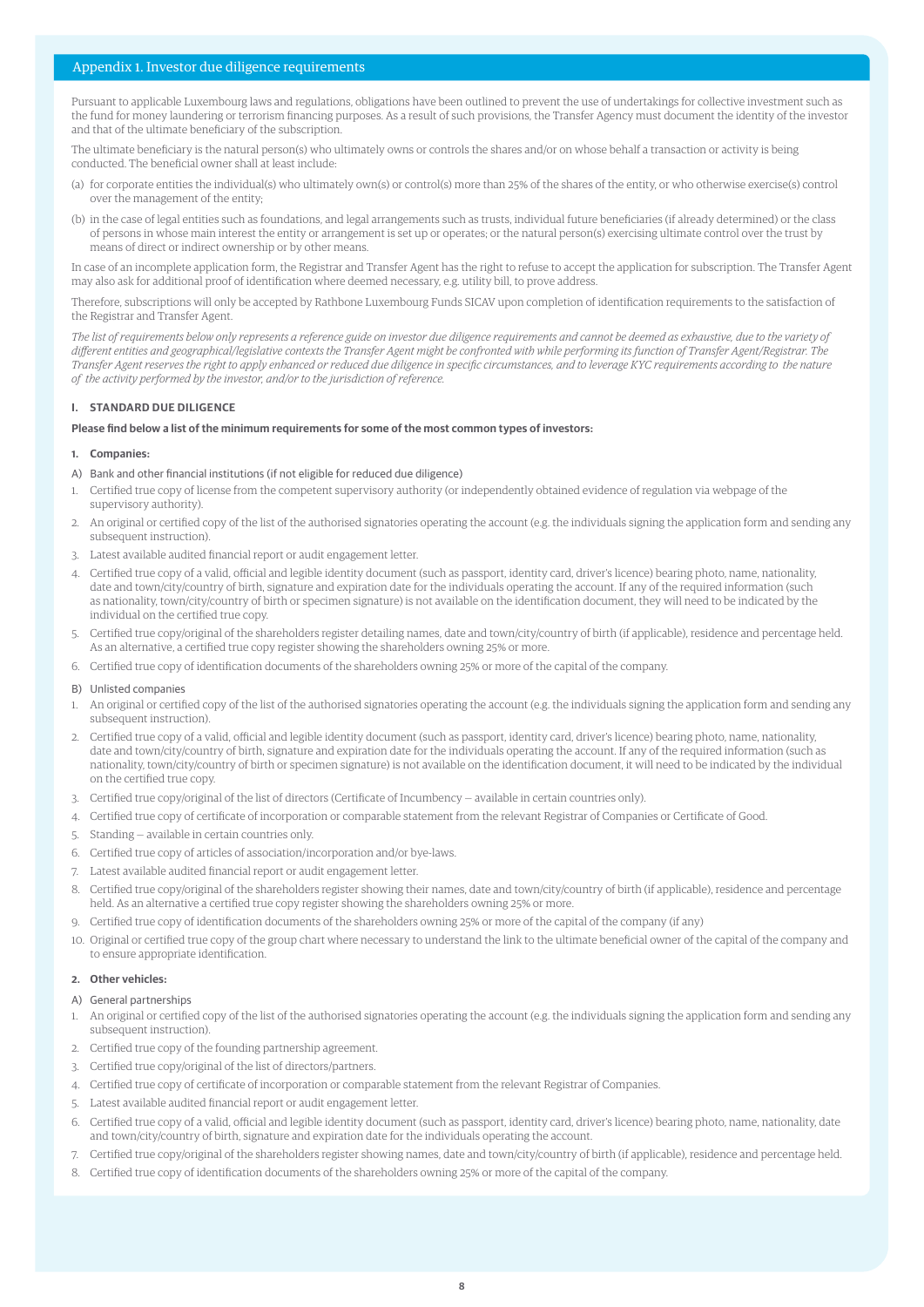### Appendix 1. Investor due diligence requirements (continued)

### B) Trusts

An original or certified copy of the list of the authorised signatories operating the account (e.g. the individuals signing the application form and sending any subsequent instruction).

Certified true copy of the Declaration or Deed of Trust (initial/definitive deed and all subsequent deed of Variation/amendment).

Certified true copy of valid identity documents for the settlor/s, beneficiary/ies, trustees (if private individuals) and for the protector (if applicable) of the trust.

Certified true copy of a valid, official and legible identity document (such as passport, identity card, driver's licence) bearing photo, name, nationality, date and town/city/country of birth, signature and expiration date for the individuals operating the account. If any of the required information (such as nationality, town/ city/country of birth or specimen signature) is not available on the identification document, it will need to be indicated by the individual on the certified true copy.

Certified true copy of business license, business registration certificate or evidence of membership to the applicable regulatory body for the trustee, the beneficiaries, the settlor and the protector of the trust (if corporate bodies).

Latest available audited financial report or audit engagement letter (if unavailable for the trust, financial statement of the corporate trustee should be obtained). Certified true copy/original list of directors of the corporate trustee.

Confirmation of the nature of the trust (i.e. revocable or irrevocable) and that it is not being dissolved, struck off, wound up, liquidated or insolvent (this may be documented by a confirmation from qualified accountants or auditors).

### C) Funds (if not eligible for reduced due diligence)

- 1. An original or certified copy of the list of the authorised signatories operating the account (e.g. the individuals signing the application form and sending any subsequent instruction).
- 2. Certified true copy of the Prospectus or Offering Memorandum bearing indication of Transfer Agent/Registrar of the fund.
- 3. Certified true copy/original of the list of directors of the investment fund.
- 4. Certified true copy of certificate of incorporation or comparable statement from the relevant registrar of companies.
- 5. Certified true copy of articles of association/incorporation and/or bye-laws (if applicable).
- 6. Certified true copy of a valid, official and legible identity document (such as passport, identity card, driver's licence) bearing photo, name, nationality, date and town/city/country of birth, signature and expiration date for the individuals operating the account. If any of the required information (such as nationality, town/city/country of birth or specimen signature) is not available on the identification document, they will need to be indicated by the individual on the certified true copy.
- 7. Latest available audited financial report or audit engagement letter.
- 8. Original written confirmation from the Transfer Agent of the fund that no shareholders own 25% or more of the fund (if any shareholders owns more than 25% or more of the fund, they will need to be identified.

#### **II. REDUCED DUE DILIGENCE**

- 1. Reduced due diligence applies in principle where investment is made by a regulated financial professional (e.g. bank, insurance company) directly investing in a fund, either acting on its own behalf or as a nominee provided that the regulated financial professional is established in one of the Transfer Agent's approved list of countries imposing requirements equivalent to Luxembourg (the Transfer Agent can provide a list).
- 2. Occasional change in EU/Luxembourg legislation and Rathbone Group policies or the circumstances of any transaction may justify that the Registrar and Transfer Agent requires in its reasonable discretion, additional documentation on the registered holder and the ultimate beneficiary during the course of the relationship.
- A) Companies listed on a stock exchange member of World Federation of Exchanges provided that such stock exchange is located in a country that complies with the measures for the fight against money laundering and terrorist financing required by international standards and applies them effectively (the Transfer Agent's list of such stock exchanges can be provided).
- 1. An original or certified copy of the list of the authorised signatories operating the account (e.g. the individuals signing the application form and sending any subsequent instruction).
- 2. Details of listing stock exchange and registration number (e.g. Bloomberg, Reuters or webpage of relevant eligible recognised stock exchange etc).
- B) Financial Institutions regulated in one of the approved list of countries imposing requirements equivalent to Luxembourg (the list can be provided by the Transfer Agent).
- 1. Certified true copy of license from the competent Supervisory Authority.
- 2. An original or certified copy of the list of the authorised signatories operating the account (e.g. the individuals signing the application form and sending any subsequent instruction).
- 3. Original duly signed AML (anti-money-laundering) letter (Transfer Agent's template) or Wolfsberg Questionnaire.
- C) Investment fund domiciled and regulated in one of the Transfer Agent's approved list of countries imposing requirements equivalent to Luxembourg (the list can be provided by our Transfer Agency).
- 1. Certified true copy of visa or equivalent license from the competent supervisory authority (or independently obtained evidence of regulation via webpage of the supervisory authority).
- 2. An original or certified copy of the list of the authorised signatories operating the account (e.g. the individuals signing the application form and sending any subsequent instruction).
- 3. Original duly signed AML letter (Transfer Agent's template) or Wolfsberg Questionnaire.

### **III. ENHANCED DUE DILIGENCE**

Enhanced due diligence (EDD) is a term used to define a set of measures aimed at identifying, assessing and mitigating the risks associated with Investors who pose a higher risk of Financial Crime to HSBC or to the financial industry generally. EDD is applied at the discretion of the Registrar and Transfer Agent as a result of heightened AML/CTF risks associated with: customer risks, countries and geographical areas, products/services/transactions risk factors, delivery channel risk factors.

**If you have any questions please contact international@rathbones.com**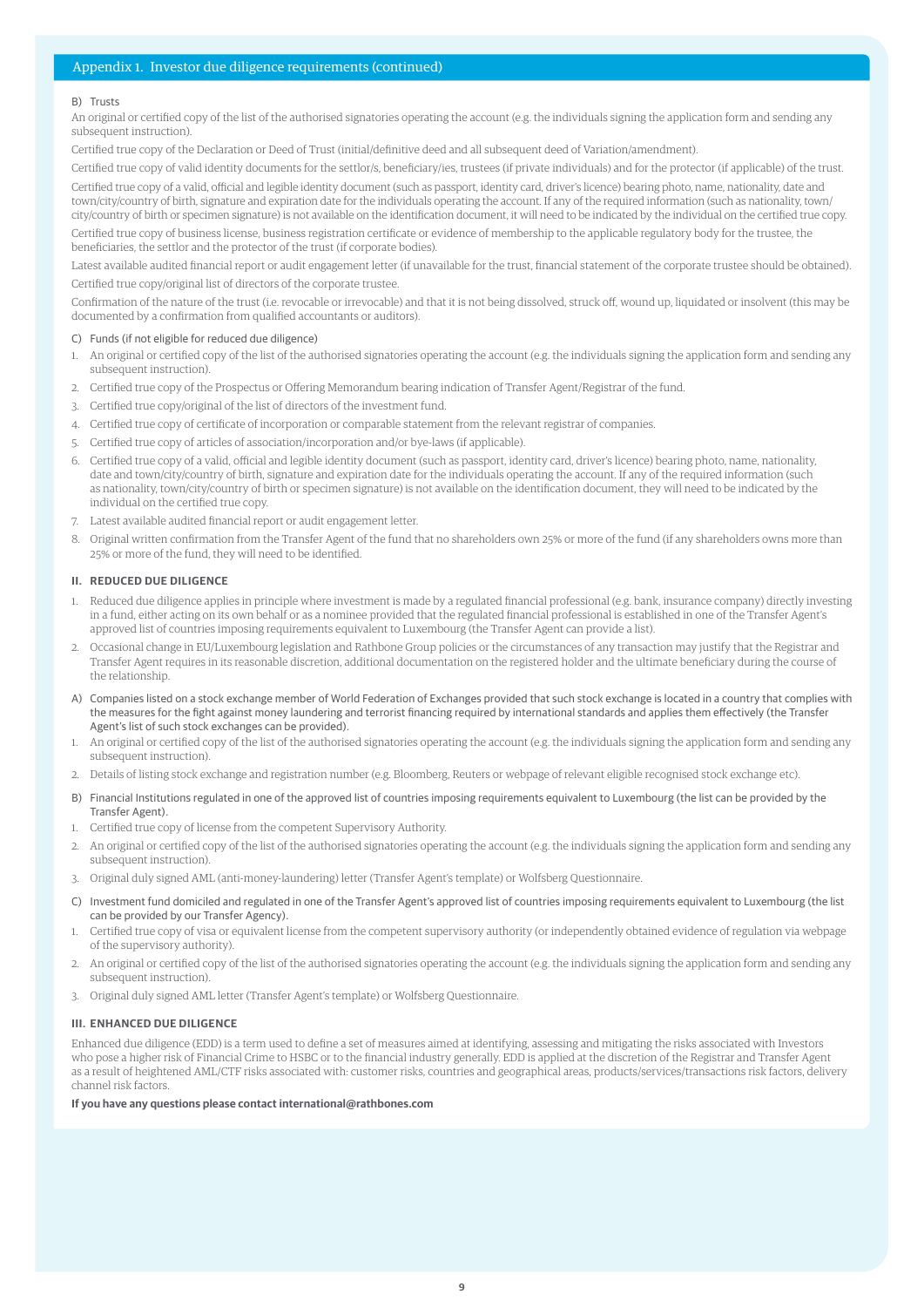## Appendix 2. Entity and controlling person FATCA and CRS self-certifications (see glossary at the end of this form)

Under applicable local laws and regulations certain information pertaining to the applicant (in the case at hand, the entity and its controlling person(s)) have to be collected and reported to the Luxembourg tax authorities and the relevant foreign tax authorities (notably to the IRS in the US).

**Please complete all sections below as directed. If you have any questions about your organisation's classifications, please contact your tax advisor. Please see notes overleaf for key definitions. Should any information provided change in the future, please ensure you advise us of the changes promptly.**

### **Section 1: FATCA declaration specified US person**

If your organisation has more than one country of tax residency, please complete one self-certification form for each country.

**Please tick either (a) or (b) below and complete as appropriate.** 

|  |  |  |  |  | (a) The entity is a US person and the entity's US Federal taxpayer identifying number (US TIN) is as follows: |
|--|--|--|--|--|---------------------------------------------------------------------------------------------------------------|
|--|--|--|--|--|---------------------------------------------------------------------------------------------------------------|

| US TIN |      |                                                                                                                                                                                                                                |
|--------|------|--------------------------------------------------------------------------------------------------------------------------------------------------------------------------------------------------------------------------------|
| OR     |      |                                                                                                                                                                                                                                |
| (b)    |      | The entity is <b>not</b> a specified US person (please also complete sections 2, 3, 4 and 5)                                                                                                                                   |
|        |      | Section 2: Organisation's classification for FATCA purposes<br>If your organisation has more than one country of tax residency, please complete one self-certification form for each country.                                  |
|        |      | The information provided in this section is for FATCA purposes, please note that this classification may differ from your CRS classification in section 4.                                                                     |
| 2.1    |      | <b>Financial institutions under FATCA:</b>                                                                                                                                                                                     |
| 2.1.1  |      | If the entity is a financial institution, please tick one of the below categories and provide the entity's GIIN                                                                                                                |
|        | I.   | Luxembourg financial institution or a partner jurisdiction financial institution                                                                                                                                               |
|        | Π.   | Registered deemed compliant foreign financial institution                                                                                                                                                                      |
|        | Ш.   | Participating foreign financial institution                                                                                                                                                                                    |
| 2.1.2  |      | Please provide the entity's global intermediary identification number (GIIN) _                                                                                                                                                 |
| 2.1.3  |      | If the entity is a financial institution but unable to provide a GIIN, please tick one of the below reasons                                                                                                                    |
|        | I.   | Partner jurisdiction financial institution and has not yet obtained a GIIN                                                                                                                                                     |
|        | П.   | The entity has not yet obtained a GIIN but is sponsored by another entity which does have a GIIN                                                                                                                               |
|        |      | Please provide the sponsor's name and sponsor's GIIN                                                                                                                                                                           |
|        |      | Sponsor's name that the contract of the contract of the contract of the contract of the contract of the contract of the contract of the contract of the contract of the contract of the contract of the contract of the contra |
|        |      | Sponsor's GIIN                                                                                                                                                                                                                 |
|        | Ш.   | Exempt beneficial owner                                                                                                                                                                                                        |
|        | IV.  | Certified deemed compliant foreign financial institution                                                                                                                                                                       |
|        |      | (including a deemed compliant financial institution under appendix II of the agreement)                                                                                                                                        |
|        | V.   | Non-participating foreign financial institution                                                                                                                                                                                |
|        | VI.  | Excepted foreign financial Institution                                                                                                                                                                                         |
|        | VII. | US person but not a specified US person                                                                                                                                                                                        |
| 2.2    |      | <b>Non-financial institutions under FATCA</b>                                                                                                                                                                                  |
|        |      | If the entity is not a financial institution, please tick one of the below categories                                                                                                                                          |
|        | a.   | Active non-financial foreign entity                                                                                                                                                                                            |
|        | b.   | Passive non-financial foreign entity<br>(If this box is ticked, please include controlling person self-certification forms for each of your controlling persons that is a specified US person)                                 |
|        | C.   | Excepted non-financial foreign entity                                                                                                                                                                                          |
|        | d.   | The entity is a US person but not a specified US person                                                                                                                                                                        |
|        |      |                                                                                                                                                                                                                                |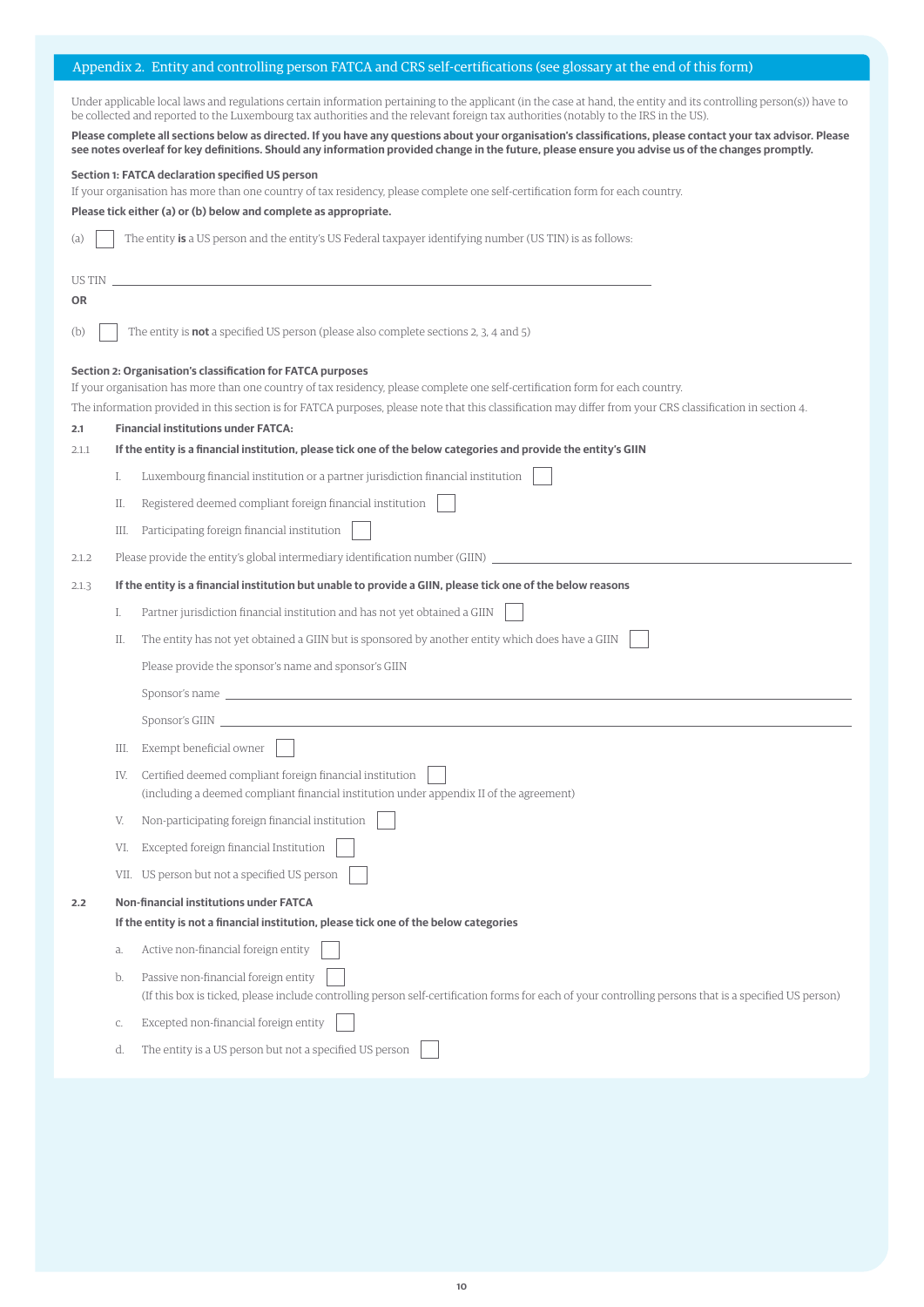## **Section 3: CRS declaration of tax residency**

Please indicate the entity's country of tax residence for CRS purposes, (if resident in more than one country please detail all countries of tax residence and associated tax identification numbers).

|    | Country of tax residency                                                                                                                                                                                                                          | Tax ID number* |
|----|---------------------------------------------------------------------------------------------------------------------------------------------------------------------------------------------------------------------------------------------------|----------------|
|    |                                                                                                                                                                                                                                                   |                |
|    |                                                                                                                                                                                                                                                   |                |
|    |                                                                                                                                                                                                                                                   |                |
|    |                                                                                                                                                                                                                                                   |                |
|    |                                                                                                                                                                                                                                                   |                |
|    |                                                                                                                                                                                                                                                   |                |
|    |                                                                                                                                                                                                                                                   |                |
|    |                                                                                                                                                                                                                                                   |                |
|    |                                                                                                                                                                                                                                                   |                |
|    |                                                                                                                                                                                                                                                   |                |
|    | *Provision of a tax ID number (TIN) is required unless you are tax resident in a jurisdiction that does not issue a TIN.                                                                                                                          |                |
|    | If applicable, please specify the reason for non-availability of a tax ID number                                                                                                                                                                  |                |
|    |                                                                                                                                                                                                                                                   |                |
|    |                                                                                                                                                                                                                                                   |                |
|    |                                                                                                                                                                                                                                                   |                |
|    | Section 4: Entity's CRS classification                                                                                                                                                                                                            |                |
|    | The information provided in this section is for CRS, please note your CRS classification may differ from your FATCA classification in section 2.                                                                                                  |                |
| a. | Custodial institution, depository institution, specified insurance company or investment entity other than<br>an investment entity under A(6)(b) of section VIII of the CRS resident in a non-participating jurisdiction                          |                |
| b. | An investment entity under A(6)(b) of section VIII of the CRS resident in a non-participating jurisdiction                                                                                                                                        |                |
|    | (if this box is ticked, please include controlling person self-certification forms for each of your controlling persons)                                                                                                                          |                |
| С. | Active non-financial entity -                                                                                                                                                                                                                     |                |
|    | a corporation, the stock of which is regularly traded on an established securities market<br>(i)<br>If you fall under this definition, please provide the name of the established securities market on which the corporation is regularly traded: |                |
|    |                                                                                                                                                                                                                                                   |                |
|    |                                                                                                                                                                                                                                                   |                |
|    |                                                                                                                                                                                                                                                   |                |
|    |                                                                                                                                                                                                                                                   |                |
|    | a corporation which is a related entity of such a corporation<br>(i)<br>If you fall under this definition, please provide the name of the regularly traded corporation that the entity identified in section I of this form is                    |                |
|    | a related entity of:                                                                                                                                                                                                                              |                |
|    |                                                                                                                                                                                                                                                   |                |
|    |                                                                                                                                                                                                                                                   |                |
|    |                                                                                                                                                                                                                                                   |                |
| d. | Active non-financial entity - a Government entity or central bank                                                                                                                                                                                 |                |
| е. | Active non-financial entity - an international organisation                                                                                                                                                                                       |                |
| f. | Active non-financial entity – other than (c)-(e) (for example a start-up NFE or a non-profit NFE)                                                                                                                                                 |                |
| g. | Passive non-financial entity                                                                                                                                                                                                                      |                |
|    | (If this box is ticked, please include controlling person self-certification forms for each of your controlling persons)                                                                                                                          |                |
|    |                                                                                                                                                                                                                                                   |                |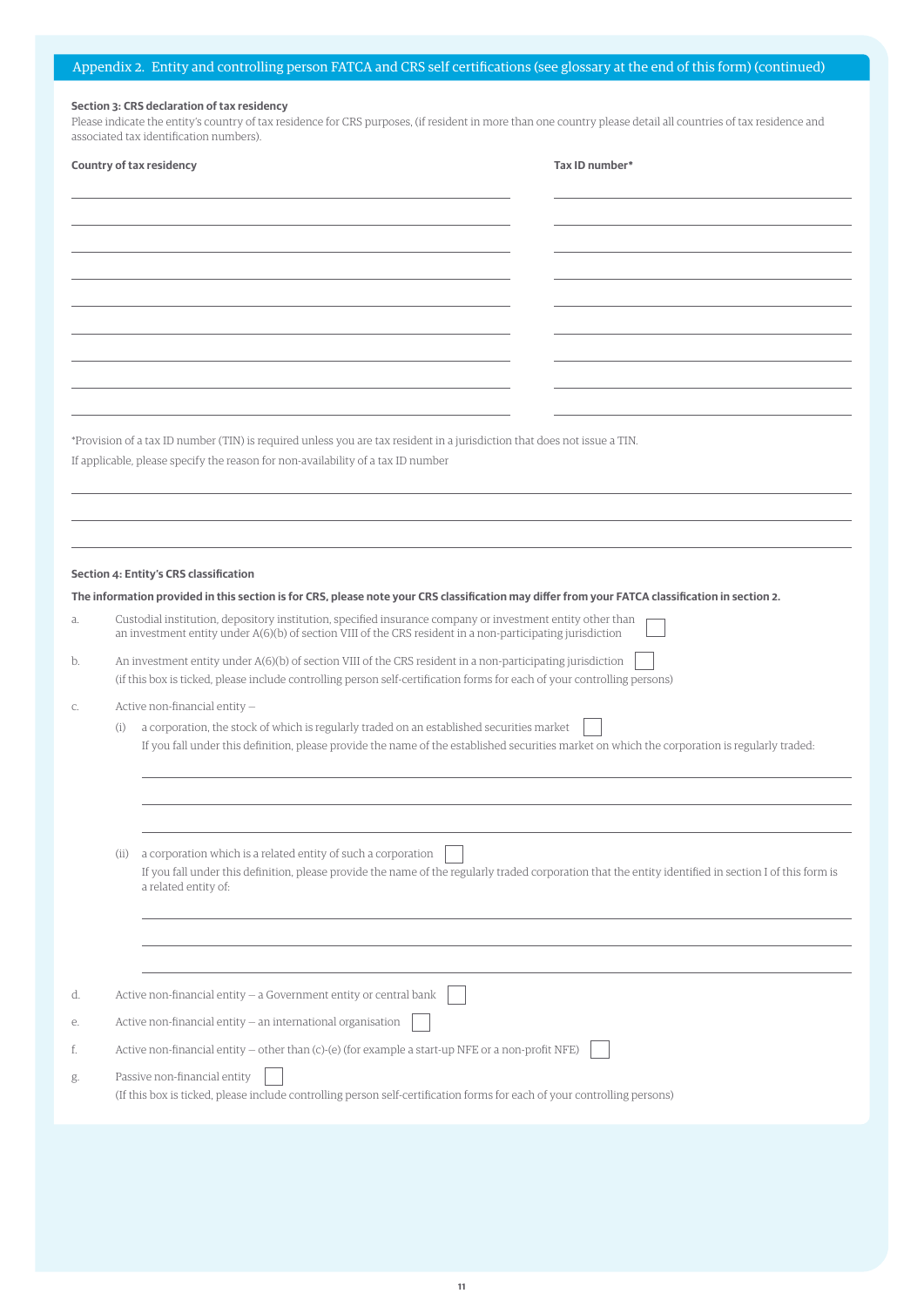# Appendix 2. Entity and controlling person FATCA and CRS self certifications (see glossary at the end of this form) (continued)

# **Section 5: Declaration of controlling persons for FATCA and CRS**

| Controlling person identification | 5.1 |  |  |
|-----------------------------------|-----|--|--|
|-----------------------------------|-----|--|--|

|                                                                                                                                                                                                                                                                                                                                                                                                                                                                 |                                                                                                                                                                                                                               | Legal name of the relevant passive NFE(s) of which you are a controlling person                                                                      |  |  |  |  |  |
|-----------------------------------------------------------------------------------------------------------------------------------------------------------------------------------------------------------------------------------------------------------------------------------------------------------------------------------------------------------------------------------------------------------------------------------------------------------------|-------------------------------------------------------------------------------------------------------------------------------------------------------------------------------------------------------------------------------|------------------------------------------------------------------------------------------------------------------------------------------------------|--|--|--|--|--|
| Residential address and the control of the control of the control of the control of the control of the control of the control of the control of the control of the control of the control of the control of the control of the<br>the control of the control of the control of the control of the control of the control of the control of the control of the control of the control of the control of the control of the control of the control of the control |                                                                                                                                                                                                                               | Legal name of entity 1                                                                                                                               |  |  |  |  |  |
|                                                                                                                                                                                                                                                                                                                                                                                                                                                                 |                                                                                                                                                                                                                               | Legal name of entity 2                                                                                                                               |  |  |  |  |  |
|                                                                                                                                                                                                                                                                                                                                                                                                                                                                 |                                                                                                                                                                                                                               |                                                                                                                                                      |  |  |  |  |  |
|                                                                                                                                                                                                                                                                                                                                                                                                                                                                 |                                                                                                                                                                                                                               |                                                                                                                                                      |  |  |  |  |  |
|                                                                                                                                                                                                                                                                                                                                                                                                                                                                 | Mailing address (if different from abobe)                                                                                                                                                                                     | Legal name of entity 3                                                                                                                               |  |  |  |  |  |
|                                                                                                                                                                                                                                                                                                                                                                                                                                                                 |                                                                                                                                                                                                                               |                                                                                                                                                      |  |  |  |  |  |
|                                                                                                                                                                                                                                                                                                                                                                                                                                                                 |                                                                                                                                                                                                                               |                                                                                                                                                      |  |  |  |  |  |
|                                                                                                                                                                                                                                                                                                                                                                                                                                                                 |                                                                                                                                                                                                                               |                                                                                                                                                      |  |  |  |  |  |
|                                                                                                                                                                                                                                                                                                                                                                                                                                                                 |                                                                                                                                                                                                                               |                                                                                                                                                      |  |  |  |  |  |
| 5.2                                                                                                                                                                                                                                                                                                                                                                                                                                                             |                                                                                                                                                                                                                               |                                                                                                                                                      |  |  |  |  |  |
|                                                                                                                                                                                                                                                                                                                                                                                                                                                                 | FATCA declaration of US citizenship or US residence for tax purposes<br>Please tick either (a) or (b) and complete as appropriate                                                                                             |                                                                                                                                                      |  |  |  |  |  |
|                                                                                                                                                                                                                                                                                                                                                                                                                                                                 | I confirm that I am a US citizen and/or resident in the US for tax purposes and my US federal taxpayer identifying number<br>(a)                                                                                              |                                                                                                                                                      |  |  |  |  |  |
|                                                                                                                                                                                                                                                                                                                                                                                                                                                                 | US TINGER AND THE CONTRACT OF THE CONTRACT OF THE CONTRACT OF THE CONTRACT OF THE CONTRACT OF THE CONTRACT OF THE CONTRACT OF THE CONTRACT OF THE CONTRACT OF THE CONTRACT OF THE CONTRACT OF THE CONTRACT OF THE CONTRACT OF |                                                                                                                                                      |  |  |  |  |  |
|                                                                                                                                                                                                                                                                                                                                                                                                                                                                 | <b>OR</b>                                                                                                                                                                                                                     |                                                                                                                                                      |  |  |  |  |  |
|                                                                                                                                                                                                                                                                                                                                                                                                                                                                 | I confirm that I am not a US citizen or resident in the US for tax purposes<br>(b)                                                                                                                                            |                                                                                                                                                      |  |  |  |  |  |
| 5.3                                                                                                                                                                                                                                                                                                                                                                                                                                                             |                                                                                                                                                                                                                               | CRS Declaration of tax residence (please note you may choose more than one country)                                                                  |  |  |  |  |  |
|                                                                                                                                                                                                                                                                                                                                                                                                                                                                 | identification numbers).                                                                                                                                                                                                      | Please indicate your country of tax residence (if resident in more than one country, please detail all countries of tax residence and associated tax |  |  |  |  |  |
|                                                                                                                                                                                                                                                                                                                                                                                                                                                                 | Country of tax residency                                                                                                                                                                                                      | Tax ID number*                                                                                                                                       |  |  |  |  |  |
|                                                                                                                                                                                                                                                                                                                                                                                                                                                                 |                                                                                                                                                                                                                               |                                                                                                                                                      |  |  |  |  |  |
|                                                                                                                                                                                                                                                                                                                                                                                                                                                                 |                                                                                                                                                                                                                               |                                                                                                                                                      |  |  |  |  |  |
|                                                                                                                                                                                                                                                                                                                                                                                                                                                                 |                                                                                                                                                                                                                               |                                                                                                                                                      |  |  |  |  |  |
|                                                                                                                                                                                                                                                                                                                                                                                                                                                                 |                                                                                                                                                                                                                               |                                                                                                                                                      |  |  |  |  |  |
|                                                                                                                                                                                                                                                                                                                                                                                                                                                                 |                                                                                                                                                                                                                               |                                                                                                                                                      |  |  |  |  |  |
|                                                                                                                                                                                                                                                                                                                                                                                                                                                                 |                                                                                                                                                                                                                               |                                                                                                                                                      |  |  |  |  |  |
|                                                                                                                                                                                                                                                                                                                                                                                                                                                                 |                                                                                                                                                                                                                               |                                                                                                                                                      |  |  |  |  |  |
|                                                                                                                                                                                                                                                                                                                                                                                                                                                                 |                                                                                                                                                                                                                               |                                                                                                                                                      |  |  |  |  |  |
|                                                                                                                                                                                                                                                                                                                                                                                                                                                                 |                                                                                                                                                                                                                               |                                                                                                                                                      |  |  |  |  |  |
|                                                                                                                                                                                                                                                                                                                                                                                                                                                                 |                                                                                                                                                                                                                               |                                                                                                                                                      |  |  |  |  |  |
|                                                                                                                                                                                                                                                                                                                                                                                                                                                                 | *Provision of a tax ID number (TIN) is required unless you are tax resident in a jurisdiction that does not issue a TIN.                                                                                                      |                                                                                                                                                      |  |  |  |  |  |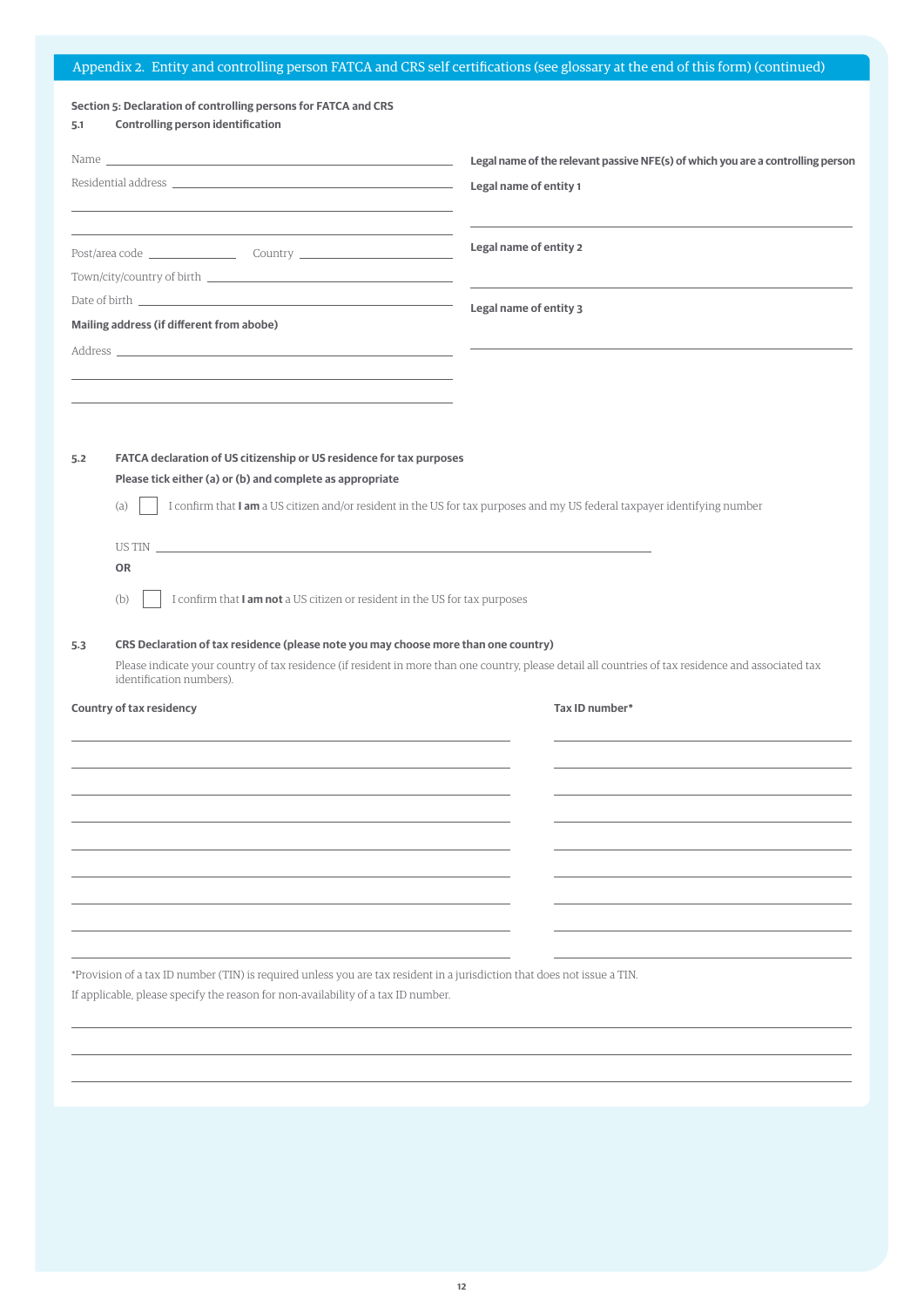|  |  | Appendix 2. Entity and controlling person FATCA and CRS self certifications (see glossary at the end of this form) (continued) |  |  |  |
|--|--|--------------------------------------------------------------------------------------------------------------------------------|--|--|--|
|  |  |                                                                                                                                |  |  |  |

### **5.4 Type of controlling person (to be completed by any individual who is a controlling person of an entity)**

For joint or multiple controlling person's please use a separate self-certification form for each controlling person (please refer to the glossary).

**Please**

|    |                                                                                | tick box | <b>Entity name</b> |
|----|--------------------------------------------------------------------------------|----------|--------------------|
| a. | Controlling person of a legal person – control by ownership                    |          |                    |
| b. | Controlling person of a legal person – control by other means                  |          |                    |
| C. | Controlling person of a legal person – senior managing official                |          |                    |
| d. | Controlling person of a trust – settlor                                        |          |                    |
| е. | Controlling person of a trust – trustee                                        |          |                    |
| f. | Controlling person of a trust – protector                                      |          |                    |
| g. | Controlling person of a trust – beneficiary                                    |          |                    |
| h. | Controlling person of a trust $-$ other                                        |          |                    |
| ĺ. | Controlling person of a legal arrangement (non-trust) – settlor-equivalent     |          |                    |
|    | Controlling person of a legal arrangement (non-trust) – trustee-equivalent     |          |                    |
| k. | Controlling person of a legal arrangement (non-trust) – protector-equivalent   |          |                    |
|    | Controlling person of a legal arrangement (non-trust) – beneficiary-equivalent |          |                    |
| m. | Controlling person of a legal arrangement (non-trust) – other-equivalent       |          |                    |

### Glossary

**Note:** These are selected definitions provided to assist you with the completion of this application form regarding CRS. Further details can be found in the Directive 2014/107/EU of 9 December 2014 "as regards mandatory automatic exchange of information" and in the OECD Standard for Automatic Exchange of Financial Account Information (OECD Common Reporting Standard, CRS), or on the IRS website regarding FATCA.

### **Active NFE**

An entity will be classified as active NFE if it meets any of the following criteria:

- a) less than 50% of the NFE's gross income for the preceding calendar year or other appropriate reporting period is passive income and less than 50% of the assets held by the NFE during the preceding calendar year or other appropriate reporting period are assets that produce or are held for the production of passive income;
- b) the stock of the NFE is regularly traded on an established securities market or the NFE is a related entity of an entity the stock of which is regularly traded on an established securities market;
- c) the NFE is a governmental entity, an international organisation, a central bank, or an entity wholly owned by one or more of the foregoing;
- d) substantially all of the activities of the NFE consist of holding (in whole or in part) the outstanding stock of, or providing financing and services to, one or more subsidiaries that engage in trades or businesses other than the business of a financial institution, except that an entity does not qualify for this status if the entity functions (or holds itself out) as an investment fund, such as a private equity fund, venture capital fund, leveraged buyout fund, or any investment vehicle whose purpose is to acquire or fund companies and then hold interests in those companies as capital assets for investment purposes;
- e) the NFE is not yet operating a business and has no prior operating history, (a 'start-up NFE') but is investing capital into assets with the intent to operate a business other than that of a financial institution, provided that the NFE does not qualify for this exception after the date that is 24 months after the date of the initial organisation of the NFE;
- f) the NFE was not a financial institution in the past five years, and is in the process of liquidating its assets or is reorganising with the intent to continue or recommence operations in a business other than that of a financial institution;
- g) the NFE primarily engages in financing and hedging transactions with, or for, related entities that are not financial institutions, and does not provide financing or hedging services to any entity that is not a related entity, provided that the group of any such related entities is primarily engaged in a business other than that of a financial institution; or
- h) the NFE meets all of the following requirements (a 'non-profit NFE'):
	- i. it is established and operated in its jurisdiction of residence exclusively for religious, charitable, scientific, artistic, cultural, athletic, or educational purposes; or it is established and operated in its jurisdiction of residence and it is a professional organisation, business league, chamber of commerce, labour organisation, agricultural or horticultural organisation, civic league or an organisation operated exclusively for the promotion of social welfare;
	- ii it is exempt from income tax in its jurisdiction of residence;
	- iii. it has no shareholders or members who have a proprietary or beneficial interest in its income or assets;
	- iv. the applicable laws of the NFE's jurisdiction of residence or the NFE's formation documents do not permit any income or assets of the NFE to be distributed to, or applied for the benefit of, a private person or non-charitable entity other than pursuant to the conduct of the NFE's charitable activities, or as payment of reasonable compensation for services rendered, or as payment representing the fair market value of property which the NFE has purchased; and
	- v. the applicable laws of the NFE's jurisdiction of residence or the NFE's formation documents require that, upon the NFE's liquidation or dissolution, all of its assets be distributed to a governmental entity or other non-profit organisation, or escheat to the government of the NFE's jurisdiction of residence or any political subdivision.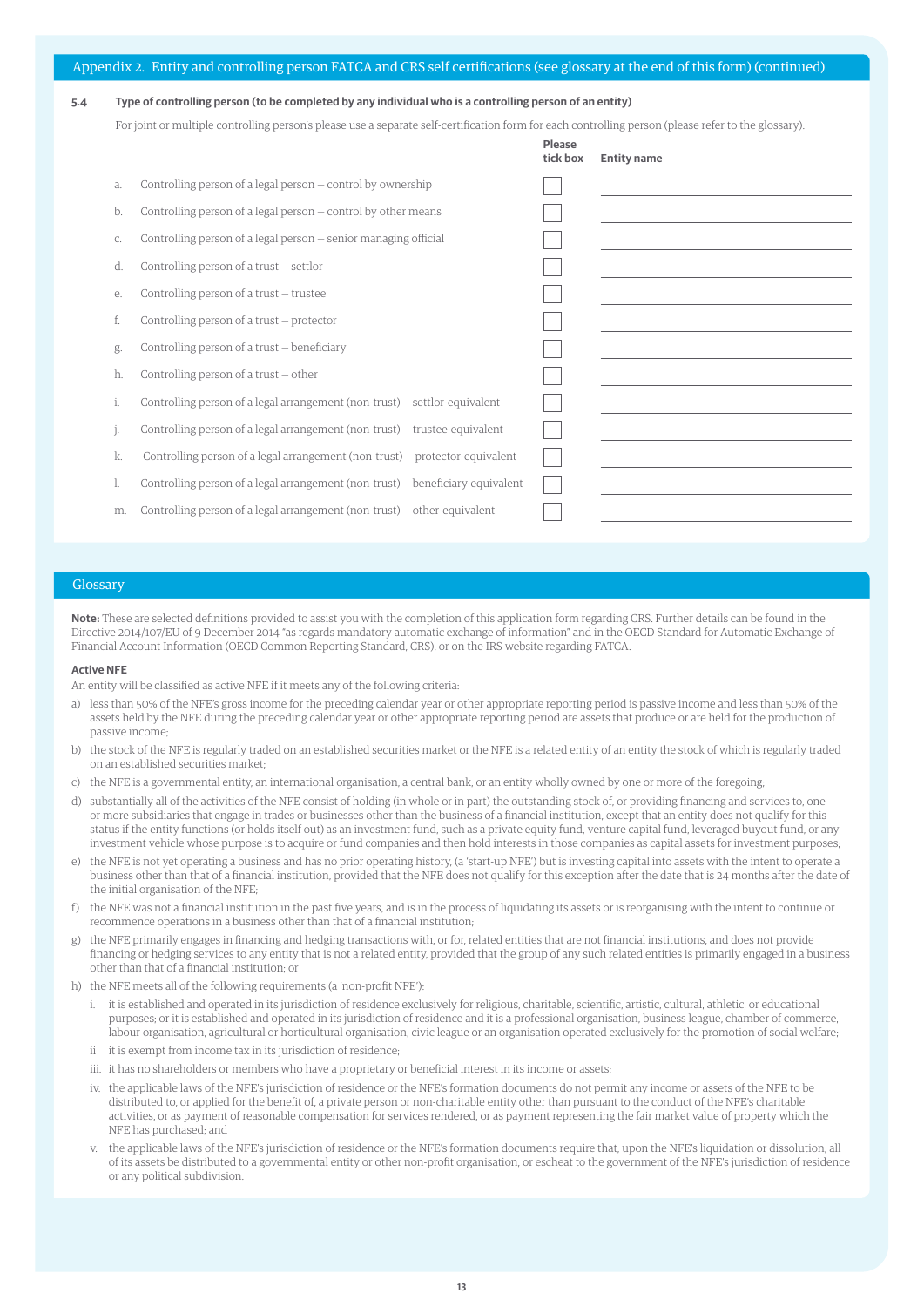### Glossary

### **Control**

'Control' over an entity is generally exercised by the natural person(s) who ultimately has a controlling ownership interest (typically on the basis of a certain percentage (e.g. 25%)) in the entity. Where no natural person(s) exercises control through ownership interests, the controlling person(s) of the entity will be the natural person(s) who exercises control of the entity through other means. Where no natural person(s) is/are identified as exercising control of the entity through ownership interests, then under the CRS the reportable person is deemed to be the natural person who hold the position of senior managing official.

### **Controlling person(s)**

'Controlling persons' are the natural person(s) who exercise control over an entity. Where that entity is treated as a passive non-financial entity (passive NFE) then a financial institution is required to determine whether or not these controlling persons are reportable persons. This definition corresponds to the term 'beneficial owner' described in recommendation 10 of the Financial Action Task Force Recommendations (as adopted in February 2012).

In the case of a trust, the controlling person(s) are the settlor(s), the trustee(s), the protector(s) (if any), the beneficiary(ies) or class(es) of beneficiaries, or any other natural person(s) exercising ultimate effective control over the trust (including through a chain of control or ownership). Under the CRS the settlor(s), the trustee(s), the protector(s) (if any), and the beneficiary(ies) or class(es) of beneficiaries, are always treated as controlling persons of a trust, regardless of whether or not any of them exercises control over the activities of the trust.

Where the settlor(s) of a trust is an entity then the CRS requires financial institutions to also identify the controlling persons of the settlor(s) and when required report them as controlling persons of the trust.

In the case of a legal arrangement other than a trust, 'controlling person(s)' means persons in equivalent or similar positions.

### **CRS**

The common reporting standard developed by the 'Organisation for Cooperation and Economic Development' (OECD).

### **FATCA**

The foreign account tax compliance provisions (commonly known as FATCA) contained in the US Hire Act 2010.

### **Financial institution**

The term 'financial Institution' means a 'custodial institution', a 'depository institution', an 'investment entity', or a 'specified insurance company'. Please see the relevant domestic guidance and the CRS for further classification definitions that apply to financial institutions.

### **Investment entity**

The term 'investment entity' includes two types of entities:

- (i) an Entity that primarily conducts as a business one or more of the following activities or operations for or on behalf of a customer:
	- Trading in money market instruments (cheques, bills, certificates of deposit, derivatives, etc.); foreign exchange; exchange, interest rate and index instruments; transferable securities; or commodity futures trading;
	- Individual and collective portfolio management; or
	- Otherwise investing, administering, or managing financial assets or money on behalf of other persons.

Such activities or operations do not include rendering non-binding investment advice to a customer.

(ii) The second type of 'investment entity' (investment entity managed by another financial institution — as defined under A(6)(b) of section VIII of the CRS) is any entity the gross income of which is primarily attributable to investing, reinvesting, or trading in financial assets where the entity is managed by another entity that is a depository institution, a custodial institution, a specified insurance company, or the first type of investment entity.

### **Investment entity managed by another financial institution**

An entity is 'managed by' another entity if the managing entity performs, either directly or through another service provider on behalf of the managed entity, any of the activities or operations described in clause (i) above in the definition of 'investment entity'.

An entity only manages another entity if it has discretionary authority to manage the other entity's assets (either in whole or part).

### **NFE**

An 'NFE' is any entity that is not a financial institution.

### **Non-participating jurisdiction**

A 'Non-participating jurisdiction' means a jurisdiction with which no agreement is in place pursuant to which it will provide the information set out in the CRS.

### **Participating jurisdiction financial institution**

The term 'participating jurisdiction financial institution means (i) any financial institution that is tax resident in a participating jurisdiction, but excludes any branch of that financial Institution that is located outside of that jurisdiction, and (ii) any branch of a financial institution that is not tax resident in a participating jurisdiction, if that branch is located in such participating jurisdiction.

### **Passive NFE**

Under the CRS a 'passive NFE' means any: (i) NFE that is not an active NFE; and (ii) investment entity as defined under A(6)(b) of section VIII of the CRS resident in a non-participating jurisdiction.

#### **Related entity**

An entity is a 'related entity' of another entity if either entity controls the other entity, or the two entities are under common control. For this purpose control includes direct or indirect ownership of more than 50% of the vote and value in an entity.

#### **Resident for tax purposes**

Generally, an entity will be resident for tax purposes in a jurisdiction if, under the laws of that jurisdiction (including tax conventions), it pays or should be paying tax therein by reason of his domicile, residence, place of management or incorporation, or any other criterion of a similar nature, and not only from sources in that jurisdiction. Dual resident entities may rely on the tiebreaker rules contained in tax conventions (if applicable) to solve cases of double residence for determining their residence for tax purposes. An entity such as a partnership, limited liability partnership or similar legal arrangement that has no residence for tax purposes shall be treated as resident in the jurisdiction in which its place of effective management is situated. A trust is treated as resident where one or more of its trustees is resident.

### **TIN (including 'functional equivalent')**

The term 'TIN' means taxpayer identification number or a functional equivalent in the absence of a TIN. A TIN is a unique combination of letters or numbers assigned by a jurisdiction to an individual or an entity and used to identify the individual or entity for the purposes of administering the tax laws of such jurisdiction. Some jurisdictions do not issue a TIN. However, these jurisdictions often utilise some other high integrity number with an equivalent level of identification (a 'functional equivalent'). Examples of that type of number include, for entities, a business/company registration code/number.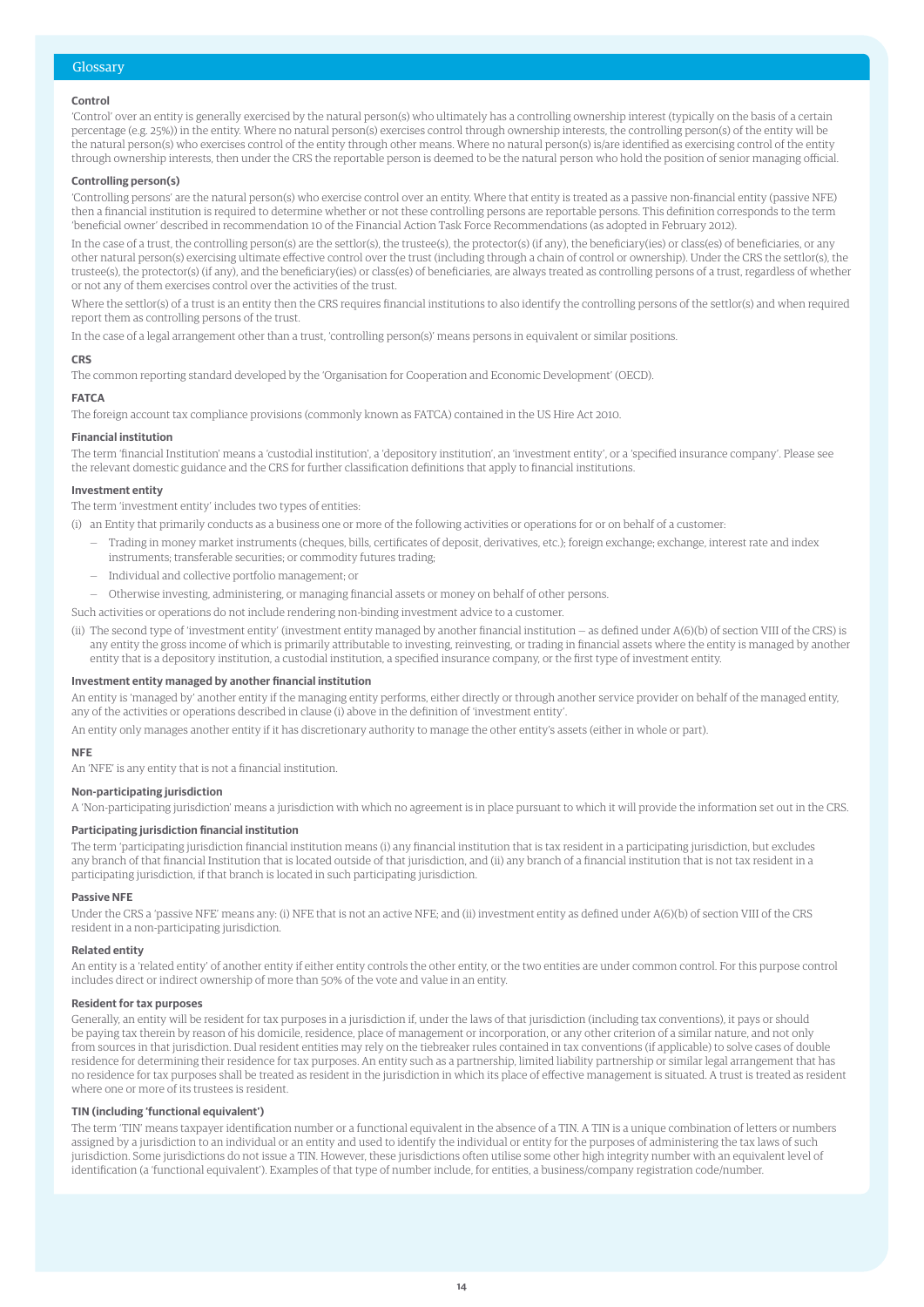# Adviser 's declaration (to be completed by an adviser only; and signed by the client)

| I/We the applicant confirm that the following, are acting as Financial Advisers<br>for this account.                                                                                                                          | Adviser/agent stamp (please enter the company stamp, if applicable) |
|-------------------------------------------------------------------------------------------------------------------------------------------------------------------------------------------------------------------------------|---------------------------------------------------------------------|
|                                                                                                                                                                                                                               | Stamp here                                                          |
|                                                                                                                                                                                                                               |                                                                     |
| <u> 1989 - Andrea Santa Andrea Andrea Andrea Andrea Andrea Andrea Andrea Andrea Andrea Andrea Andrea Andrea Andr</u>                                                                                                          |                                                                     |
| <u> 1989 - Johann Stoff, amerikansk politiker (* 1908)</u>                                                                                                                                                                    |                                                                     |
|                                                                                                                                                                                                                               |                                                                     |
|                                                                                                                                                                                                                               |                                                                     |
| Client signature (please sign in the box below)                                                                                                                                                                               |                                                                     |
|                                                                                                                                                                                                                               |                                                                     |
| the control of the control of the control of the control of the control of the control of the control of the control of the control of the control of the control of the control of the control of the control of the control |                                                                     |
|                                                                                                                                                                                                                               |                                                                     |
|                                                                                                                                                                                                                               |                                                                     |
|                                                                                                                                                                                                                               |                                                                     |
|                                                                                                                                                                                                                               |                                                                     |
| Checklist for adviser                                                                                                                                                                                                         |                                                                     |
| - Contractor Advised Article Advised Article Article Article Article Article Article Article Article Article Article                                                                                                          |                                                                     |

٦

**I have enclosed with the application:**

**This application form**

**Client anti-money laundering letter**

**Certified true copy of client's signature mandate for client's dealers**

×

 $\overline{\phantom{0}}$ 

**Full client address for receipt of contract notes**

|  | Completed and signed (client and adviser) declaration |
|--|-------------------------------------------------------|
|  |                                                       |

# Funds and ISIN reference names and codes

| Sub-fund                                              | <b>Share class</b>                                                                                                                                                                                                               | <b>ISIN Code</b>                                                                                                                                                                                                                             |
|-------------------------------------------------------|----------------------------------------------------------------------------------------------------------------------------------------------------------------------------------------------------------------------------------|----------------------------------------------------------------------------------------------------------------------------------------------------------------------------------------------------------------------------------------------|
| Rathbone SICAV Multi-Asset Enhanced Growth Portfolio  | L Acc EUR<br>L Acc GBP<br>L Acc USD<br>L Acc CHF<br>LO Acc GBP<br>LO Acc USD<br>PO Acc EUR                                                                                                                                       | LU1396458041<br>LU1396458397<br>LU1950969375<br>LU1778938206<br>LU1396458470<br>LU2432164510<br>LU1396458124                                                                                                                                 |
| Rathbone SICAV Multi-Asset Strategic Growth Portfolio | L3 Acc EUR<br>L Acc EUR<br>L Acc GBP<br>L Acc CHF<br>LO Acc GBP<br>LO Acc USD<br>L Inc EUR<br>L Inc GBP<br>L Inc USD<br>PO Acc EUR<br>P1 Acc EUR<br>P1 Acc GBP<br>P <sub>2</sub> Acc EUR<br>P <sub>2</sub> Acc GBP<br>P3 Acc GBP | LU1396458983<br>LU1396458801<br>LU1396459015<br>LU1778938388<br>LU1396459106<br>LU2432164601<br>LU1396459528<br>LU1396459791<br>LU1396459874<br>LU1487321249<br>LU1487321322<br>LU1487321595<br>LU1487321678<br>LU1487321751<br>LU1487321835 |
| Rathbone SICAV Multi-Asset Total Return Portfolio     | L3 Acc EUR<br>L Acc EUR<br>L Acc GBP<br>L Acc CHF<br>LO Acc GBP<br>LO Acc USD<br>L Inc EUR<br>L Inc GBP<br>L Inc USD<br>PO Acc EUR<br>P1 Acc EUR<br>P1 Acc GBP<br>P <sub>2</sub> Acc EUR<br>P <sub>2</sub> Acc GBP<br>P3 Acc GBP | LU1396460021<br>LU1396459957<br>LU1396460294<br>LU1778938461<br>LU1396460377<br>LU2432164783<br>LU1396460880<br>LU1396460963<br>LU1396461003<br>LU1487321918<br>LU1487322056<br>LU1487322130<br>LU1487322213<br>LU1487322304<br>LU1487322486 |